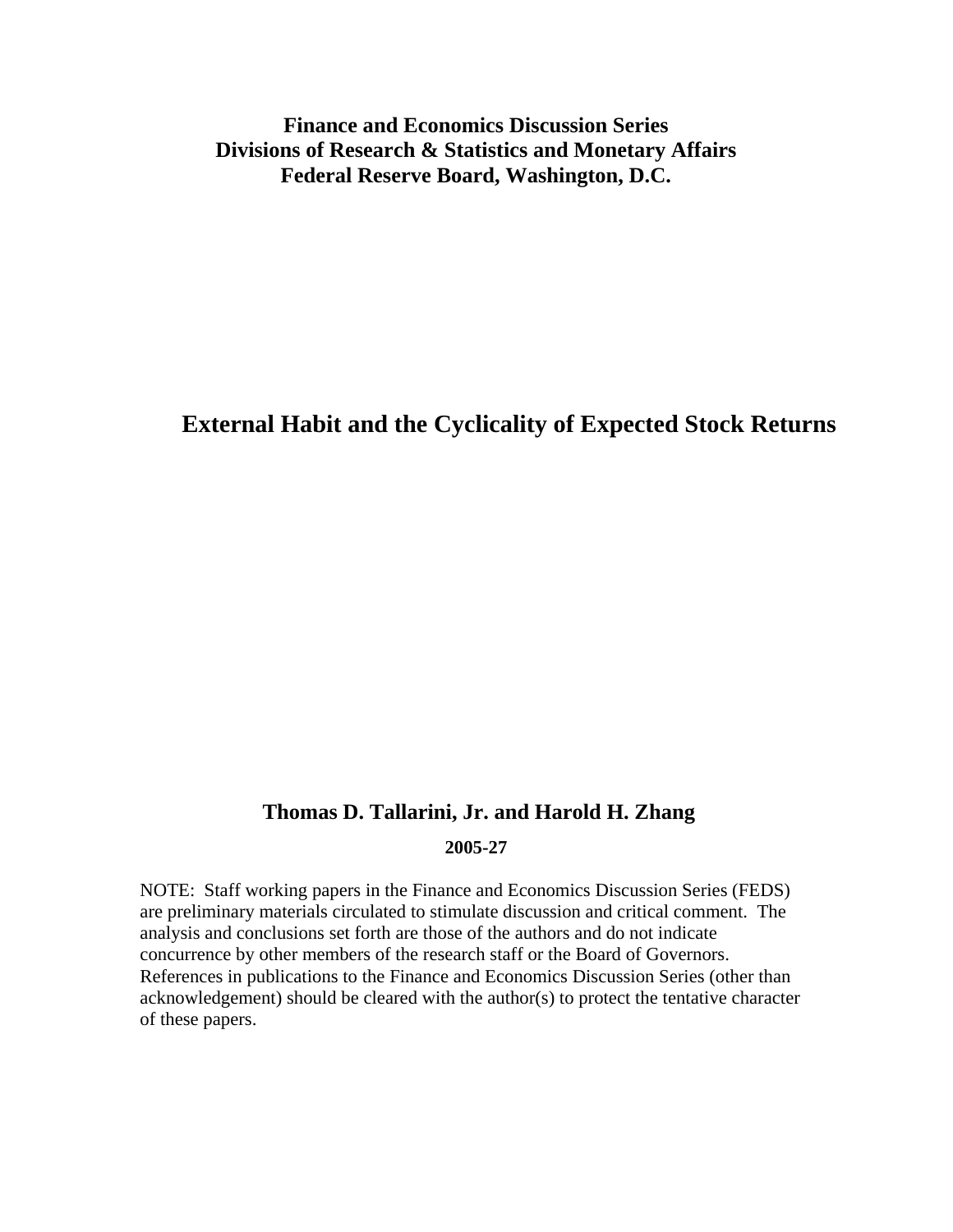# External Habit and the Cyclicality of Expected Stock Returns<sup>∗</sup>

Thomas D. Tallarini, Jr.<sup>†</sup> Harold H. Zhang<sup>‡</sup>

May 2005

#### Abstract

We estimate an equilibrium asset pricing model in which agents' preferences have an unobserved external habit using the efficient method of moments (EMM). Given the estimated structural parameters we examine the cyclical behavior of expected stock returns in the model. We find that the estimated structural parameters imply countercyclical expected stock returns as documented in existing empirical studies. The model, however, is still rejected at the one percent level. Detailed examination of the moment conditions in our estimation indicates that the model performs reasonably well in matching the mean of returns, but it fails to capture the higher order moments.

JEL Classification: G12

Keywords: external habit, expected returns, asset pricing, Efficient Method of Moments

<sup>∗</sup>We thank Ronald Gallant and George Tauchen for providing us the EMM code, John Campbell, John Cochrane, Dave DeJong, Wayne Ferson, Rene Garcia, Lars Hansen, Paul Harrison, John Heaton, Ming Liu, Adrian Pagan, Amir Yaron, Stan Zin, and the seminar participants at Carnegie Mellon University, the Chinese University of Hong Kong, and the University of Pittsburgh for helpful comments. The paper was presented at the Second International Conference on Computing in Economics and Finance in Geneva, Switzerland, the Far Eastern Meetings of the Econometric Society in Hong Kong, and the North American Summer Meetings of the Econometric Society in Montreal. The standard disclaimer applies. The views presented are solely those of the authors and do not necessarily represent those of the Federal Reserve Board or its staff.

<sup>†</sup>Corresponding author. Division of Research and Statistics, Federal Reserve Board, Washington, DC 20551. Phone: (215) 898-3609. Email: thomas.d.tallarini@frb.gov.

<sup>‡</sup>Kennan-Flagler Business School, University of North Carolina, Chapel Hill, NC 27599. Phone: (919) 843-8340. Email: zhangha@kenan-flagler.unc.edu.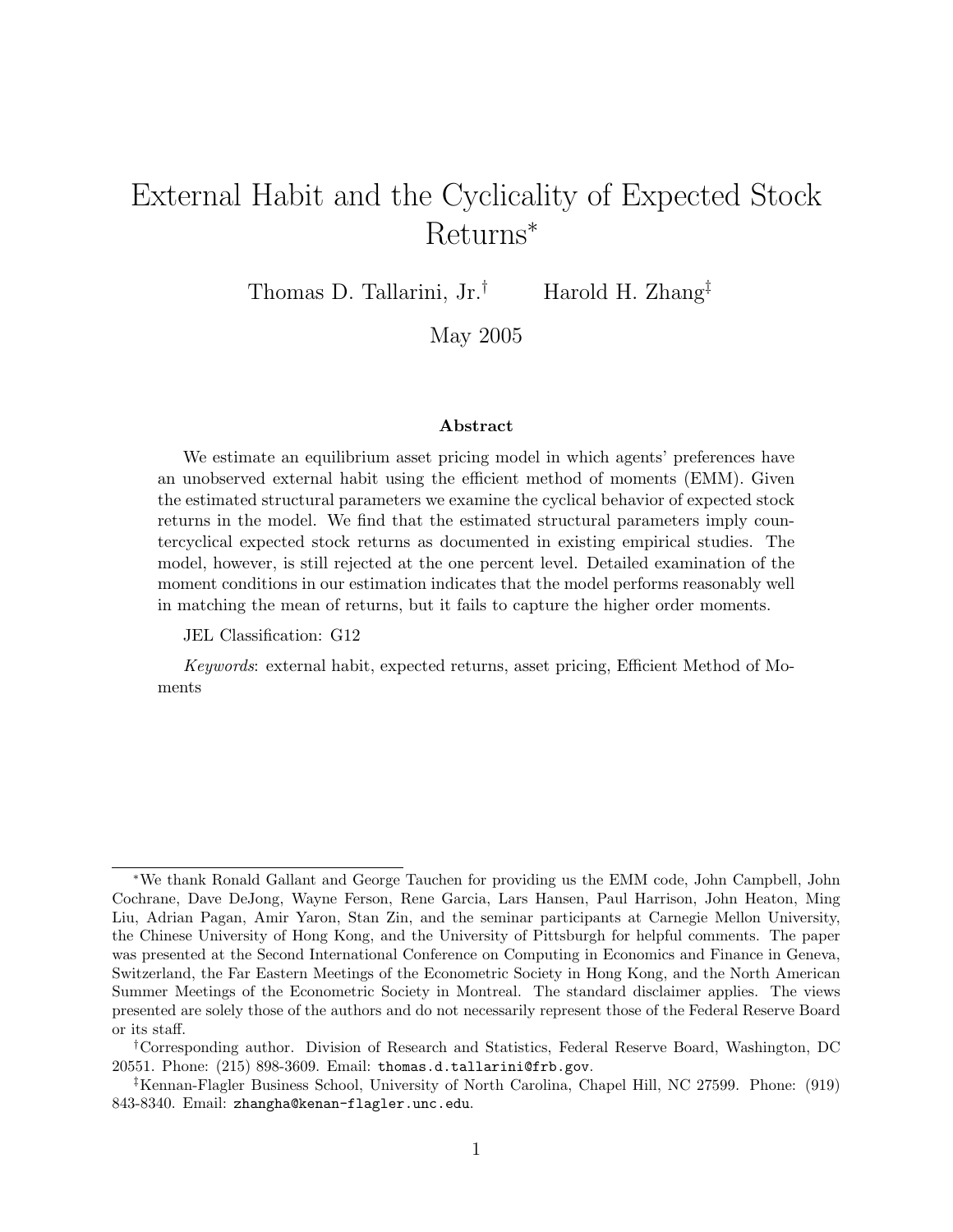### 1 Introduction

Expected stock returns are related to the business cycle as shown in papers by Fama and French (1989), Fama (1990), Kandel and Stambaugh (1990), and Harrison and Zhang (1999), and others. In fact, expected returns are countercyclical: higher in recessions and lower in booms. Much of this research has focused on identifying the cyclicality of expected returns without attempting to explain it. 'Standard' models with time separable utility and exogenous endowment processes tend to generate procyclical returns. This is the finding reported in Kandel and Stambaugh (1990). This result is robust to a variety of extensions. Balvers, Cosimano, and McDonald (1990) introduce production, and Zhang (1997) introduces heterogeneous agents and incomplete markets with short-sale constraints into the model examined by Kandel and Stambaugh (1990), both finding that expected stock returns remain procyclical.

Campbell and Cochrane (1999) show that relaxing time separability in preferences can generate countercyclical returns. The mechanism they propose is a slow-moving, non-linear external habit. The representative agent's utility is now a function of current private consumption as well as current and past aggregate consumption. Since the habit is external, individual agents do not consider the effects of current consumption on future utility. The set-up is similar in spirit to Abel's (1990) 'catching up with the Joneses' framework. The habit process moves more slowly than consumption so that in a downturn, consumption falls faster than the habit resulting in an increase in local risk aversion. In an expansion, the opposite happens. The countercyclical effect on risk aversion results in a countercyclical pattern for risk premia and therefore countercyclical expected returns. This explanation is consistent with Black (1990) who argues that risk aversion should be higher in recessions when wealth is low. However, Ljungqvist and Uhlig (1999) show that the Campbell and Cochrane specification implies consumption bunching. This is the result of the habit moving negatively with consumption with these preferences when consumption is endogenous. More standard 'catching up with the Joneses' preferences have consumption and habit moving together. In a Campbell and Cochrane world, a benevolent government counteracts the externality by inducing cycles while in a more standard catching-up world, the benevolent government stabilizes the economy (Ljungqvist and Uhlig (2000)).

In this paper, we estimate the model proposed by Campbell and Cochrane (1999). We use the efficient method of moments (EMM) proposed by Gallant and Tauchen (1996). The EMM is in the same spirit to the 'Indirect Inference' method proposed by Smith (1993) and Gourieroux, Monfort, and Renault (1993). This not only allows us to pin down the structural parameters of interest, but also permits a detailed assessment of the performance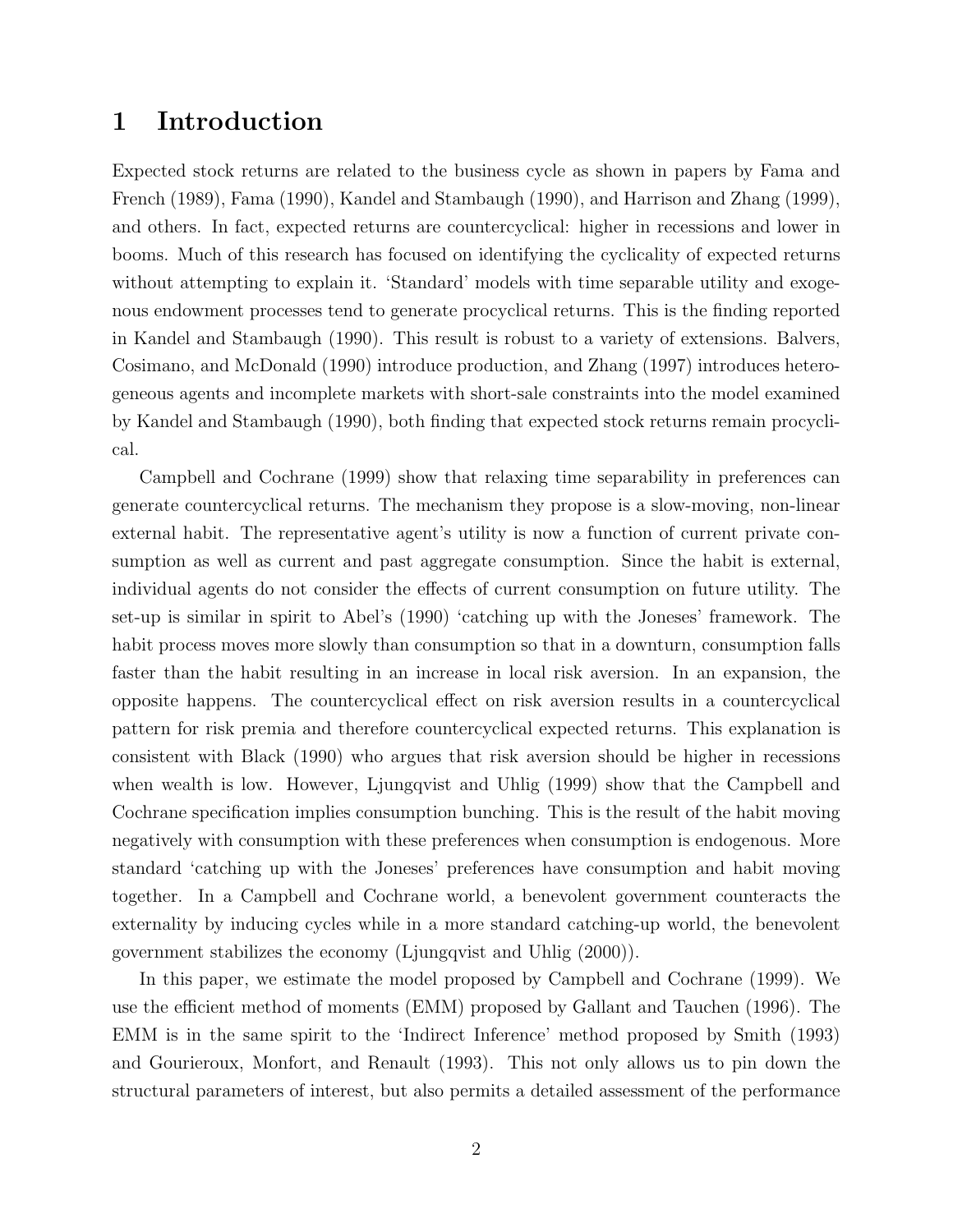of the economic model in matching observed stock returns. The estimation method is based on simulation and allows us to handle the unobserved external habit with relative ease. In a similar situation, Eichenbaum and Hansen (1990) propose that an initial guess for the unobserved variable be used and then the Generalized Method of Moments (GMM) be applied. Following this approach in our case may lead to poor estimates and statistical inference. In particular, the external habit is extremely persistent. Given the small sample size, initial conditions will have a strong effect on the estimates of the other parameters. Since the EMM estimator is simulation-based, we can remove the effect of initial conditions on the persistent habit process by discarding a long series of simulated realizations of returns before we start to collect observations used in our EMM estimation. Specifically, for numerical tractability, we take a two-step approach by first estimating the exogenous driving processes consisting of consumption growth and dividend growth using a vector autoregression. We then estimate the structural parameters such as the discount factor, the risk aversion coefficient, and the persistence parameter for the surplus consumption ratio using the EMM and the exogenous driving processes estimated in the first step.

Using the estimated structural parameters, we then investigate the cyclicality of expected stock returns implied by the economic model at various holding intervals. We first provide some benchmark results on the cyclical behavior of expected returns of the S&P 500 index portfolio at various holding intervals from one quarter to five years. This is done in two steps. In the first step, we obtain the expected holding returns by regressing compounded stock returns on a set of information variables such as the dividend yield, earning-price ratio, default premium, and term premium. In the second step, we regress the expected holding returns on a business cycle proxy as in Harrison and Zhang (1999) to quantify the comovements with business cycles. To examine the cylicality of expected stock returns implied by the economic model, we obtain long series of the expected holding returns at the same holding intervals as for the data using Monte Carlo integration. We then regress the expected holding returns on the business cycle dummy variables constructed for the economic model using the methodology suggested in Rouwenhorst (1995) to quantify their cyclical behavior.

We find that the estimated subjective discount factor is slightly and statistically significantly above one. This result supports the finding reported in Kocherlakota (1990). The estimated persistence parameter for the surplus consumption ratio is statistically significantly above 0.9 indicating the existence of a slow-moving external habit. The economic model with the external habit is rejected at the 1 percent level (but not at the 0.1 percent level). Detailed examination of the moment conditions (both the scores and the conventional moments) indicates that the economic model matches reasonably well the mean stock returns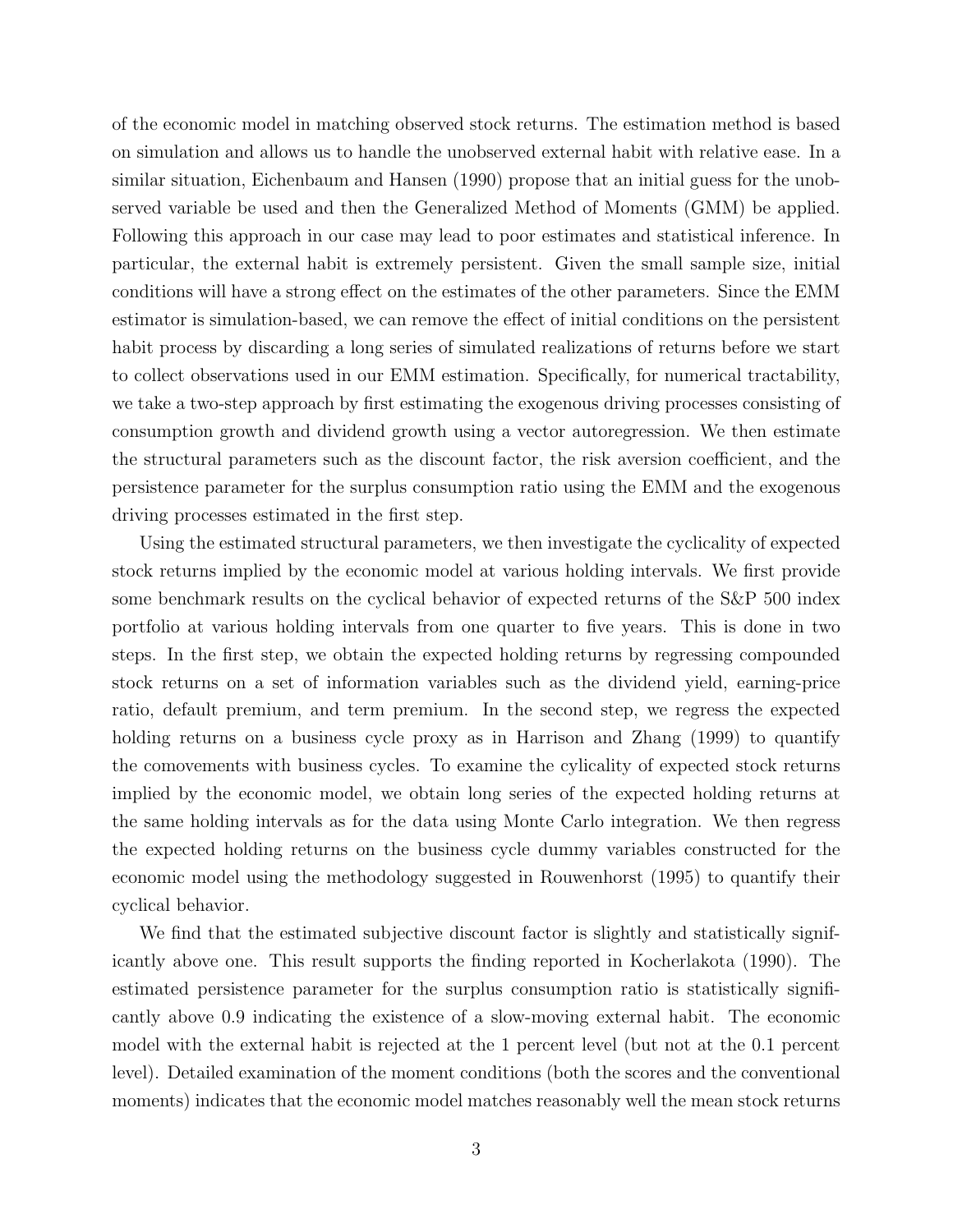but it fails to match the higher order moments such as variance, skewness, and kurtosis. The external habit implied by the estimated structural parameters generates countercyclical expected stock returns at longer horizons such as one year, two years, and five years. This is driven by the fact that the surplus consumption ratio reacts strongly positively to the contemporaneous consumption growth rate. This implies that the external habit moves at a much slower rate than consumption. The consumption and habit differential thus decreases and agents' local risk aversion increases in recessions. High expected returns are needed to induce agents to hold stocks. Finally, the curvature parameter (the coefficient of relative risk aversion in a time separable environment) has a point estimate of 6.27 which is more than three times the value chosen by Campbell and Cochrane and outside what is generally considered to be the reasonable range for this parameter.

Consistent with the finding that the economic model can match the mean stock returns reasonably well, we also find that the expected simulated stock returns during non-recession periods are comparable to the expected S&P 500 index returns at various holding horizons ranging from one quarter to five years. The spread in expected returns between recession and non-recession periods implied in the economic model is much smaller than the counterpart for the S&P 500 index. This is consistent with the finding that the economic model is unable to match the variance of the observed stock returns.

The rest of the paper is organized as follows. Section 2 presents the model and defines the law of motion for exogenous forcing variables. Section 3 presents and discusses the EMM estimation results and evaluates the performance of the model. Section 4 investigates the cyclicality of expected returns implied in the model, and Section 5 concludes the paper.

### 2 Preferences with an External Habit

There is an infinitely-lived representative agent who derives utility from consuming a single consumption good. Consumer's preferences depend on both the current consumption and some habit level. Let  $C_t$  be the representative agent's consumption at time t and  $X_t$  be the agent's habit level at time t. Following Campbell and Cochrane, we assume that  $X_t$  depends on economy wide per capita consumption rather than the agent's own consumption though in equilibrium the two are equal. The agent's objective is to maximize the expected sum of discounted future utility given as follows:

$$
\max E\left[\sum_{t=0}^{\infty} \beta^t \frac{(C_t - X_t)^{1-\gamma} - 1}{1 - \gamma}\right]
$$
\n(1)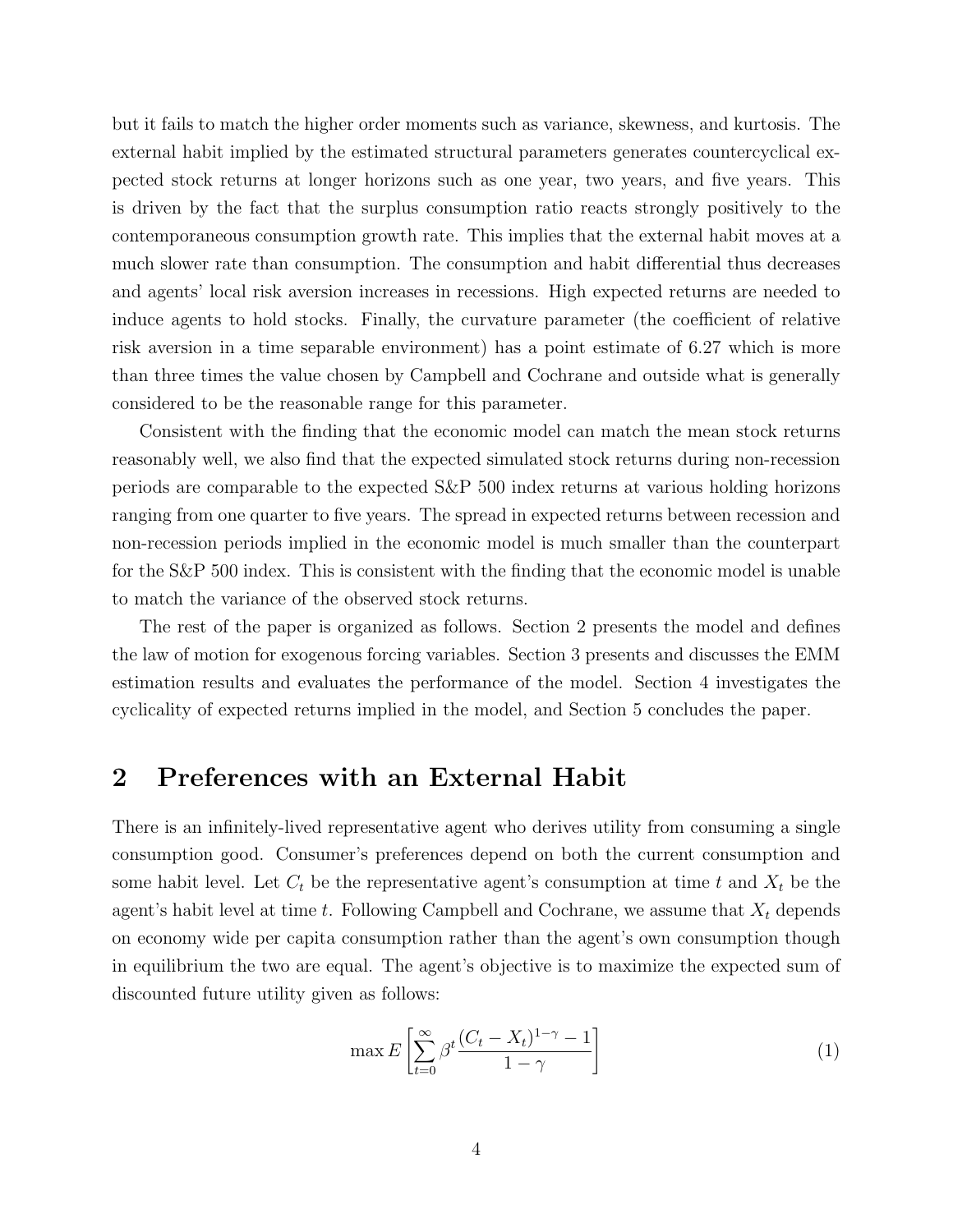where  $\beta$  is the subjective discount factor and  $\gamma$  is the curvature parameter.<sup>1</sup>

The habit level  $X_t$  will evolve as specified by Campbell and Cochrane. It will be treated by individual agents as beyond their control and therefore a function of aggregate per capita consumption. It will follow a non-linear process in order to keep the habit below consumption  $(X_t < C_t)$ . Let  $S_t$  denote the surplus consumption ratio:

$$
S_t = \frac{C_t - X_t}{C_t}.\tag{2}
$$

We will use lowercase letters to denote the natural logs of variables  $(x = \log X)$ . As in Campbell and Cochrane, we assume that the surplus consumption ratio evolves according to:

$$
s_{t+1} = (1 - \phi)\bar{s} + \phi s_t + \lambda(s_t)(\bar{c}_{t+1} - \bar{c}_t - g) \tag{3}
$$

where  $\phi$  determines the persistence of the surplus consumption ratio,  $\bar{s}$  is the steady state surplus consumption ratio,  $\lambda(s_t)$  is the sensitivity function of the surplus consumption ratio to the contemporaneous per capita consumption growth rate,  $\bar{c}_t$  is the log of per capita consumption which equals the consumption of the agent in equilibrium, and  $g$  is the average economy wide per capita consumption growth rate.

The sensitivity function,  $\lambda(s_t)$ , takes the same form as in Campbell and Cochrane:

$$
\lambda(s_t) = \begin{cases} (1/\bar{S})\sqrt{1 - 2(s_t - \bar{s})} - 1, & s_t < s_{max} \\ 0 & s_t \ge s_{max} \end{cases}
$$
(4)

where  $\bar{S}$ , the steady state surplus consumption ratio, is given by  $\sigma \sqrt{\frac{\gamma}{1-\phi}}$  where  $\sigma$  is the standard deviation of consumption growth rate and  $s_{max}$ , the upper limit for the surplus consumption ratio, is given by

$$
s_{max} = \bar{s} + \frac{1}{2}(1 - \bar{S}^2). \tag{5}
$$

The implication of the above specification is that the risk-free rate is constant when the consumption growth rate is a log normal *i.i.d.* random variable, and the habit moves nonnegatively with consumption.

We consider a stock with dividend process  $D_t$ . The equilibrium stock price, denoted by

<sup>&</sup>lt;sup>1</sup>Because of the presence of the external habit, the agent's local risk aversion coefficient is no longer  $\gamma$ but rather a function of consumption and habit level.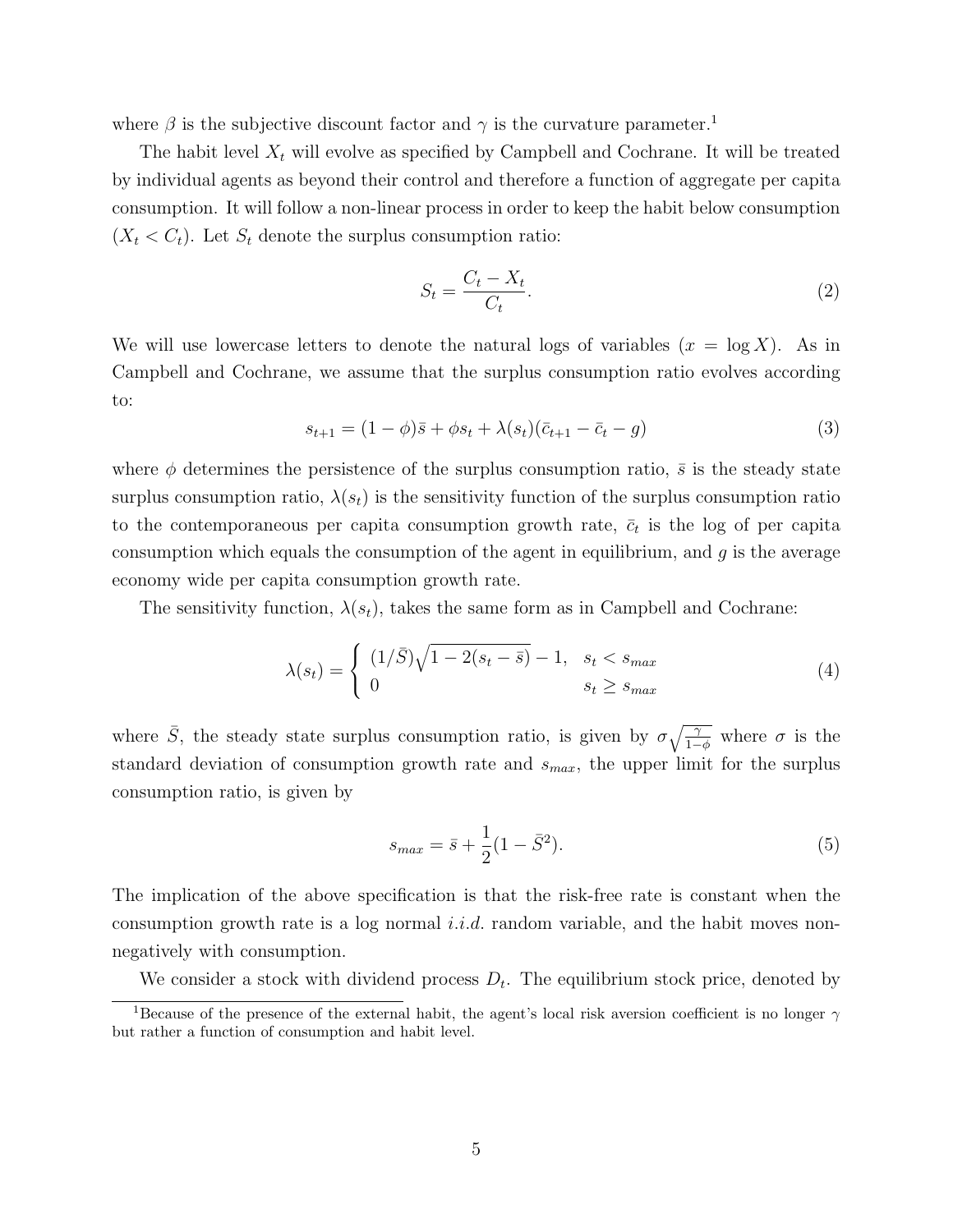$P_t$ , can then be expressed as:

$$
P_t = E_t \left[ \beta \left( \frac{C_{t+1} - X_{t+1}}{C_t - X_t} \right)^{-\gamma} (P_{t+1} + D_{t+1}) \right] = E_t \left[ \beta \left( \frac{S_{t+1}}{S_t} \right)^{-\gamma} \left( \frac{C_{t+1}}{C_t} \right)^{-\gamma} (P_{t+1} + D_{t+1}) \right]. \tag{6}
$$

As in Campbell and Cochrane, we model consumption and dividends as separate processes. Since the growth rates of dividends and consumption are only weakly correlated in US data, it can be important to model dividends and consumption separately.

To induce stationarity, we normalize the stock price by dividends  $(D_t)$ . The normalization yields

$$
\tilde{P}_t = E_t \left[ \beta \left( \frac{S_{t+1}}{S_t} \right)^{-\gamma} \left( \frac{C_{t+1}}{C_t} \right)^{-\gamma} \left( \tilde{P}_{t+1} + 1 \right) \left( \frac{D_{t+1}}{D_t} \right) \right]
$$
\n(7)

where  $\tilde{P}_t = P_t/D_t$ .

Comparing the pricing function above with the one without the external habit, we have introduced the term  $(S_{t+1}/S_t)^{-\gamma}$  which decreases as the growth of the surplus consumption ratio increases. Since the growth of the surplus consumption ratio enters the pricing function exactly as consumption growth, we expect the former to affect the stock price and expected stock returns in the same way as the latter does. The important issue is how the surplus consumption ratio evolves as a function of contemporaneous consumption growth. If the growth of the surplus consumption ratio is highly correlated with per capita consumption growth, the stock price will be strongly procyclical and expected stock returns countercyclical.

The exogenous forcing variables in the model consist of the per capita consumption growth rate ( $\Delta c_t = \bar{c}_t - \bar{c}_{t-1}$ ) and dividend growth rate ( $\Delta d_t$ ). We assume that the consumption and dividend growth rates follow a bivariate vector autoregressive (VAR) process with one  $\log$ <sup>2</sup> i.e.,

$$
\begin{bmatrix}\n\Delta c_{t+1} \\
\Delta d_{t+1}\n\end{bmatrix} = \begin{bmatrix}\na_1 \\
a_2\n\end{bmatrix} + \begin{bmatrix}\nb_{11} & b_{12} \\
b_{21} & b_{22}\n\end{bmatrix} \begin{bmatrix}\n\Delta c_t \\
\Delta d_t\n\end{bmatrix} + \begin{bmatrix}\n\epsilon_{1t+1} \\
\epsilon_{2t+1}\n\end{bmatrix}
$$
\n(8)

where  $[\epsilon_{1t}, \epsilon_{2t}]' \sim N(0, \Sigma)$ . The sufficient state space for the above problem thus consists of consumption and dividend growth rates, and the surplus consumption ratio of the previous period. Denote by  $z_t = [\Delta c_t, \Delta d_t]'$  the vector of exogenous state variables. The one-step

<sup>2</sup>Campbell and Cochrane (1999) suggest that it would be better to make consumption and dividends cointegrated. They report that imposing cointegration does not significantly change their results while complicating some of calculations by introducing an additional state variable. Campbell and Cochrane assume that consumption and dividend growth rates are i.i.d., potentially correlated and have identical means. We relax the i.i.d. and identical mean assumptions in our specification, but we do not impose cointegration.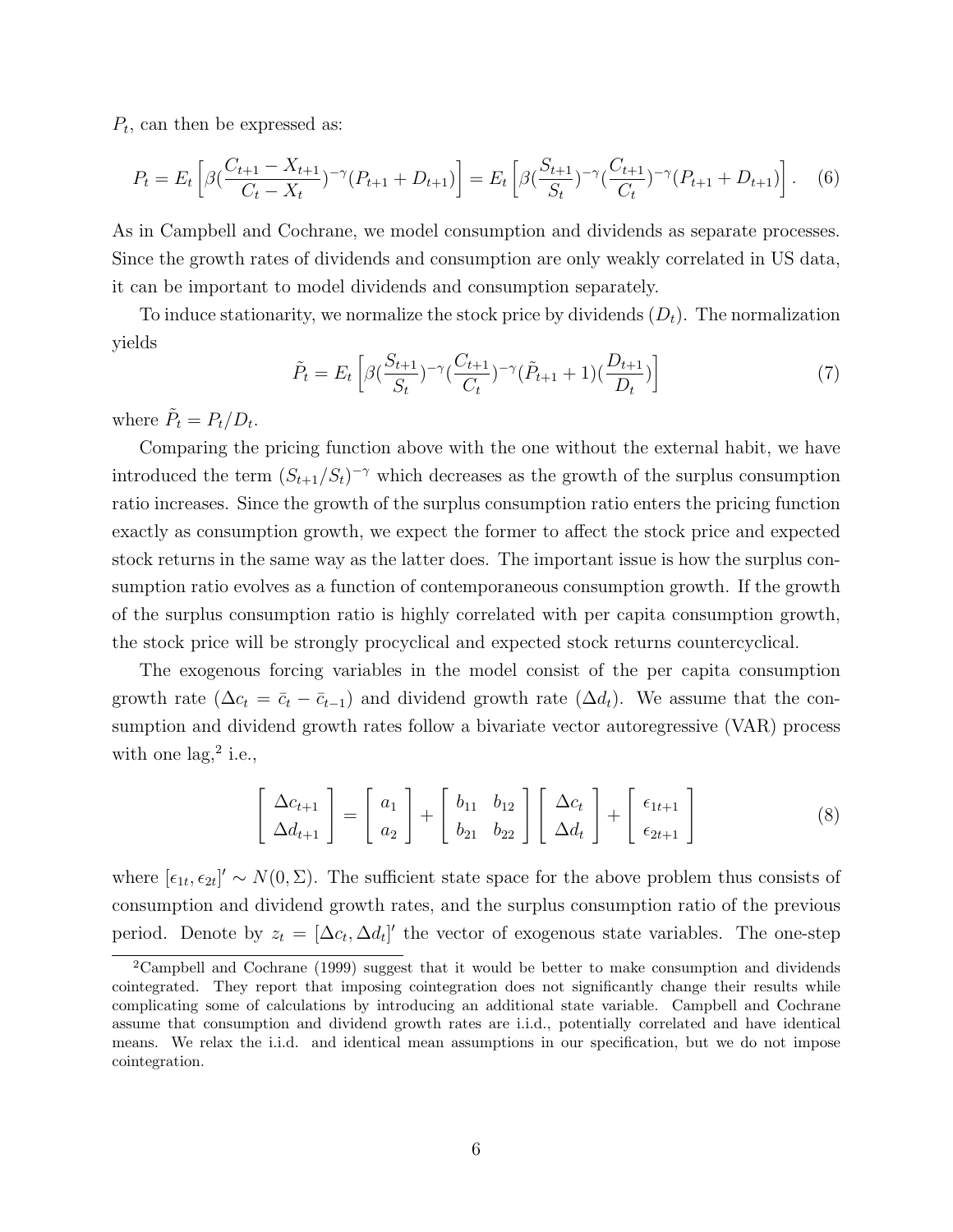ahead conditional density for  $z_t$  is therefore a Gaussian with mean

$$
\left[\begin{array}{c} a_1 \\ a_2 \end{array}\right] + \left[\begin{array}{cc} b_{11} & b_{12} \\ b_{21} & b_{22} \end{array}\right] \left[\begin{array}{c} \Delta c_t \\ \Delta d_t \end{array}\right]
$$

and covariance matrix  $\Sigma$ . We can thus represent the state space by  $(z_t, S_{t-1})$ . The stock price can then be written as

$$
\tilde{P}(z_t, S_{t-1}) = E\{\beta \left[ \frac{S(z_{t+1}, S(z_t, S_{t-1}))}{S(z_t, S_{t-1})} \right]^{-\gamma} \exp(\Delta c_{t+1})^{-\gamma}
$$

$$
\left[ \tilde{P}(z_{t+1}, S(z_t, S_{t-1})) + 1 \right] \exp(\Delta d_{t+1}) | z_t, S_{t-1} \}.
$$
\n(9)

To estimate the bivariate VAR specification for the exogenous state variables, we construct quarterly per capita consumption growth rate of non-durables and services and per capita dividend growth rate adjusted by the population growth (age 16 and above) using the CITIBASE data from 1947:Q2 to 1995:Q3. Table 1 presents the estimation results. We make the following observations. Consumption growth at time  $t$  is positively related to both consumption and dividend growth rates at time  $t - 1$ . The estimates are statistically significant at the 5 percent level. While the dividend growth rate is also positively related to the lagged consumption and dividend growth rates, the estimates are not statistically significant at the conventional test level. In the next section, we formally estimate the economic model with the external habit and provide a statistical assessment of its performance in matching the observed stock returns.

# 3 EMM Estimation of Structural Parameters

### 3.1 The EMM Estimator

Our goal here is to jointly estimate the Euler equation and the law of motion for the external habit for a given exogenous driving force:<sup>3</sup>

$$
\tilde{P}_t = E_t \left[ \beta \left( \frac{S_{t+1}}{S_t} \right)^{-\gamma} \left( \frac{C_{t+1}}{C_t} \right)^{-\gamma} \left( \tilde{P}_{t+1} + 1 \right) \frac{D_{t+1}}{D_t} \right],\tag{10}
$$

$$
s_{t+1} = (1 - \phi)\bar{s} + \phi s_t + \lambda(s_t)(\Delta \bar{c}_{t+1} - g), \tag{11}
$$

<sup>3</sup>The vector autoregressive process for the exogenous forcing variables is fixed at the point estimates reported in Table 1 when we estimate the structural parameters governing preferences. Thus, sampling errors in the first step estimation are not explicitly accounted for.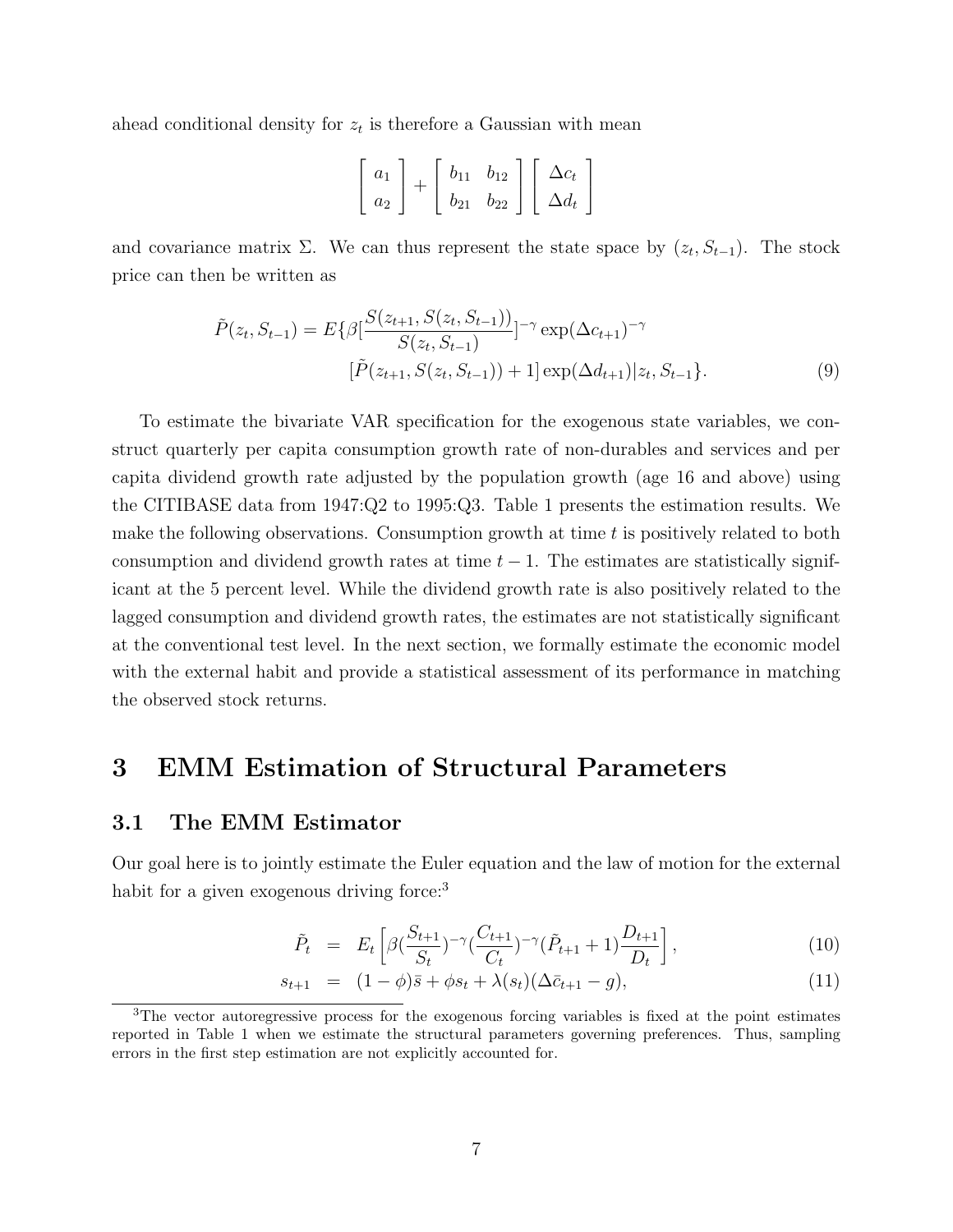$$
\lambda(s_t) = \begin{cases} (1/\bar{s})\sqrt{1 - 2(s_t - \bar{s})} - 1, & s_t < s_{\text{max}} \\ 0, & s_t \ge s_{\text{max}}. \end{cases} \tag{12}
$$

Because the external habit is not observed, to apply the GMM as in Eichenbaum and Hansen (1990), one needs to jointly estimate the initial surplus consumption ratio  $(s_0)$  and the other structural parameters. Using the S&P 500 value weighted returns and the returns of ten decile portfolios in combination with the risk-free rate as the moment conditions, we find that the curvature parameter  $(\gamma)$  estimate is in general quite small (less than 1.0 in most cases). It gets larger when the initial surplus consumption is fixed at the steady state level but it is still usually less than 3.0. All the models have a high p-value consistently above 10 percent implying that the model with an external habit cannot be rejected at conventional test levels. However, this may simply reflect that the model is poorly estimated when the surplus consumption ratio process is highly persistent and the sample size is too small. Indeed, the estimated persistence parameter  $(\phi)$  is consistently above 0.98 implying strong persistence in the surplus consumption ratio process. The high persistence parameter estimate coupled with a relatively small sample size thus render the GMM estimation unreliable in this case.<sup>4</sup>

A simulation based generalization of GMM proposed in Bansal, Gallant, Hussey and Tauchen (1994) and Gallant and Tauchen (1996), the EMM, is well suited to the problem at hand. It allows us to remove the effect of the initial value of the surplus consumption ratio when the habit process is highly persistent and the sample size is small. This is achieved by first simulating a long series of exogenous variables, the consumption and dividend growth rates, and then recursively computing the surplus consumption ratio and the stock returns starting from an initial guess for the surplus consumption ratio. We discard the first several thousand simulated stock returns before we collect data for our EMM estimation. The idea of the EMM is to use the expectation under the structural model of the scores from an auxiliary model (called a score generator) as the vector of moment conditions. The scores are the derivatives of the log likelihood function of the auxiliary model with respect to its parameters. The estimator is defined as follows.

Let  $\{\tilde{y}_t, \tilde{x}_{t-1}\}_{t=1}^n$  denote the observed data set (in our case,  $\{\tilde{y}_t\}$  represents the S&P 500 index return series), where  $\tilde{x}_{t-1} = (\tilde{y}_{t-L}, \dots, \tilde{y}_{t-1})', L \geq 1$ . Let  $f(\tilde{y}_t | \tilde{x}_{t-1}, \theta), \theta \in \Theta \subset \Re^{l_{\theta}},$  be the one-step conditional density function which is the auxiliary model that generates scores for the economic model to match. Let  $\rho \in \varrho \subset \Re^{l_{\rho}}$  be the vector of structural parameters to be estimated, and  $\{\hat{y}_\tau(\rho), \hat{x}_{\tau-1}(\rho)\}_{\tau=1}^N$  be the counterpart of the observed data simulated from

<sup>&</sup>lt;sup>4</sup>The GMM results are not reported to save space and are available upon request. Interestingly, the results are broadly consistent with the findings reported in Ferson and Constantinides (1991) for a model with an internal habit formation using quarterly data.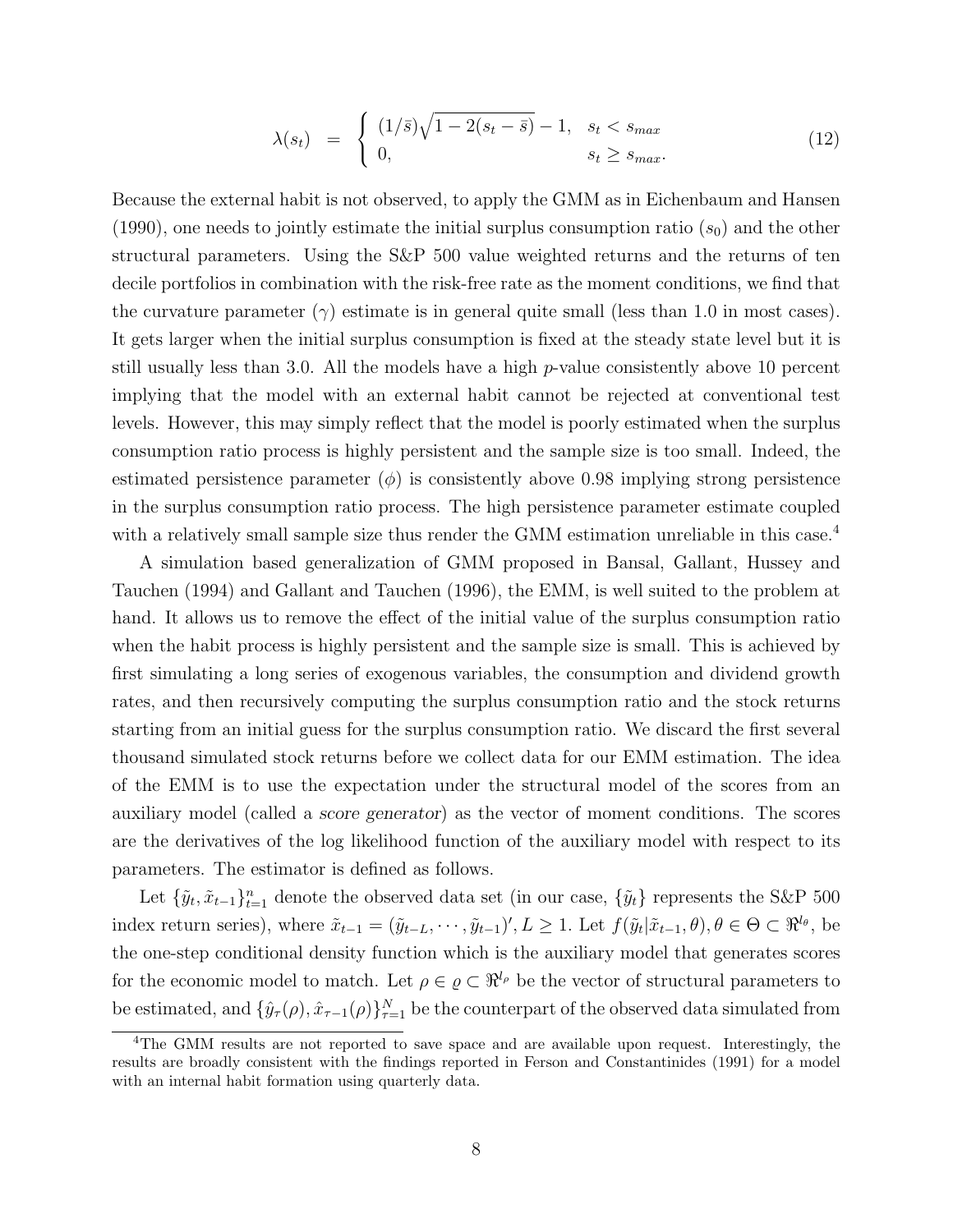the structural model given the structural parameters  $\rho$ . The simulated data can be obtained by numerically solving equations (10), (11), and (12) jointly for a given exogenous driving force. We choose to implement the parameterized expectations algorithm proposed by Den Haan and Marcet (1990), and applied in Bansal, Gallant, Hussey and Tauchen (1993) in connection with the simulated method of moments estimation. Specifically, we parameterize the right-hand-side of equation (10) as follows:

$$
E_t\left[\beta\left(\frac{S_{t+1}}{S_t}\right)^{-\gamma}\left(\frac{C_{t+1}}{C_t}\right)^{-\gamma}\left(\tilde{P}_{t+1}+1\right)\frac{D_{t+1}}{D_t}\right] = \exp[h(z_t, S_{t-1}; \psi)]\tag{13}
$$

where  $h(z_t, S_{t-1}; \psi)$  is a polynomial in state variables  $(z_t, S_{t-1})'$  and  $\psi$  is a vector of parameters for the polynomial. In our application, we find the following quadratic polynomial to work very well:

$$
h(z_t, S_{t-1}; \psi) = \psi_0 + \psi_1 \Delta c_t + \psi_2 \Delta d_t + \psi_3 S_{t-1} + \psi_4 \Delta c_t^2 + \psi_5 \Delta d_t^2 + \psi_6 S_{t-1}^2.
$$
 (14)

We first estimate the auxiliary parameter  $\theta$  using quasi-maximum likelihood estimation:

$$
\tilde{\theta}_n = argmax_{\theta \in \Theta} \frac{1}{n} \sum_{t=1}^n \ln f(\tilde{y}_t | \tilde{x}_{t-1}, \theta).
$$
\n(15)

This is achieved by solving the following set of first-order conditions:

$$
\frac{1}{n}\sum_{t=1}^{n}(\partial/\partial\theta)\ln f[\tilde{y}_t|\tilde{x}_{t-1},\tilde{\theta}_n]=0.
$$
\n(16)

The basic idea of EMM estimation is that under the null hypothesis that the structural model is correctly specified, there exists a true parameter vector  $\rho^0 \in \varrho$  such that the simulated data  $\{\hat{y}_{\tau}(\rho^0), \hat{x}_{\tau-1}(\rho^0)\}_{\tau=1}^N$  also satisfy the above first-order conditions.

We thus introduce the moment conditions as follows:

$$
m_n(\rho, \tilde{\theta}_n) = \frac{1}{N} \sum_{\tau=1}^N (\partial/\partial \theta) \ln f[\hat{y}_\tau(\rho)|\hat{x}_{\tau-1}(\rho), \tilde{\theta}_n].
$$
\n(17)

The EMM estimator of the structural parameter vector is then defined analogously to the GMM estimator as follows:

$$
\hat{\rho}_n = \operatorname{argmin}_{\rho \in \varrho} m_n'(\rho, \tilde{\theta}_n) (\tilde{\mathcal{I}}_n)^{-1} m_n(\rho, \tilde{\theta}_n) \tag{18}
$$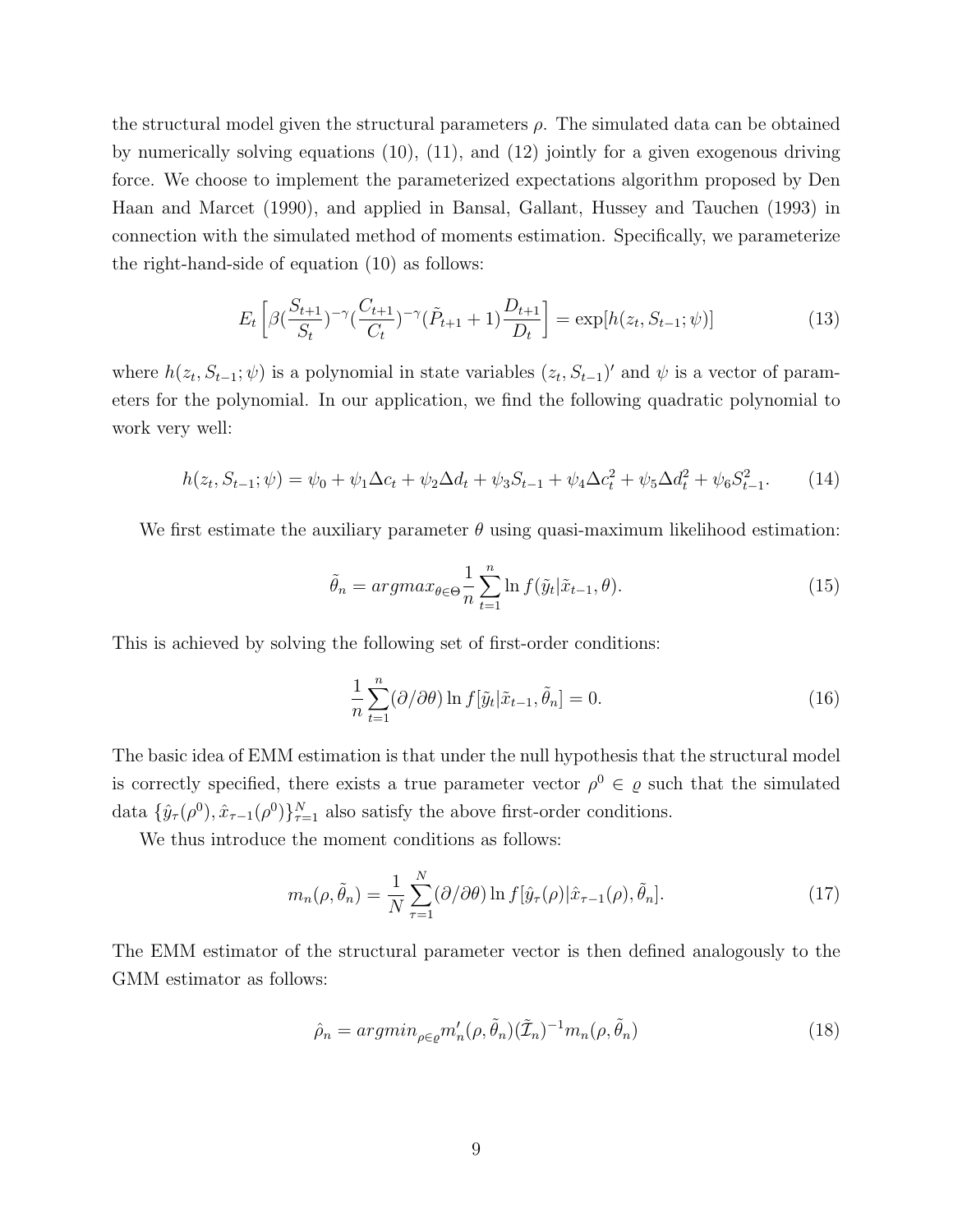where  $(\tilde{\mathcal{I}}_n)^{-1}$  is the weighting matrix and is given by the outer-product-of-gradient formula

$$
\tilde{\mathcal{I}}_n = \frac{1}{n} \sum_{t=1}^n [(\partial/\partial \theta) \ln f(\tilde{y}_t | \tilde{x}_{t-1}, \tilde{\theta}_n)][(\partial/\partial \theta) \ln f(\tilde{y}_t | \tilde{x}_{t-1}, \tilde{\theta}_n)]'. \tag{19}
$$

Gallant and Tauchen (1996) show that the EMM estimator defined above is consistent and asymptotically normal, and the normalized objective value

$$
\tilde{s}_n(\hat{\rho}_n) = nm'_n(\hat{\rho}_n, \tilde{\theta}_n)(\tilde{\mathcal{I}}_n)^{-1} m_n(\hat{\rho}_n, \tilde{\theta}_n)
$$
\n(20)

has an asymptotic chi-square distribution with degrees of freedom  $l_{\theta} - l_{\rho}$ , where  $l_{\theta}$  and  $l_{\rho}$  are the numbers of parameters in auxiliary and economic models, respectively.

Because the conditional density function, which serves as the auxiliary model, is usually unknown, in practice, it needs to be estimated. We employ the Gallant and Tauchen (1989) seminonparametric (SNP) method to estimate  $f(\tilde{y}_t|\tilde{x}_{t-1},\theta)$  along with the auxiliary parameter vector,  $\theta$ . Next, we provide the empirical estimation results.

### 3.2 Empirical Results

#### 3.2.1 SNP Density Estimate of Real Stock Returns

In their baseline formulation, Campbell and Cochrane (1999) choose the sensitivity function  $\lambda(s_t)$  so that the risk-free rate is constant and the habit moves nonnegatively with consumption. In an alternative formulation, they allow the risk-free rate to vary with the state variable, for instance, let the risk-free rate be a linear function of  $(s_t-\bar{s})$ . However, Campbell and Cochrane show that adding interest rate variation in this way has very little effect on the stock market results. Following Campbell and Cochrane, we focus on the stock returns.<sup>5</sup> Specifically, the series that we choose to match for our economic model is the quarterly real returns of the S&P 500 index portfolio. The data spans the period from the second quarter of 1947 to the third quarter of 1995. The ex post real returns are obtained by adjusting the nominal returns of the S&P 500 index portfolio by inflation. We estimate the conditional density function for the real returns using the SNP method which we briefly discuss below.

The SNP method is based on the notion that a Hermite expansion can be used as a general purpose approximation to a density function. This basic approach can be adapted to the estimation of the conditional density of the return series, denoted  $\{y_t\}$ , that has a Markovian structure – where the conditional density of  $y_t$  given the entire history  $\{y_{t-l}\}_{l=1}^{\infty}$ depends only on L lags from the most recent past. Collecting these lags together in a single

<sup>5</sup>The implications for the risk-free rate will be discussed below.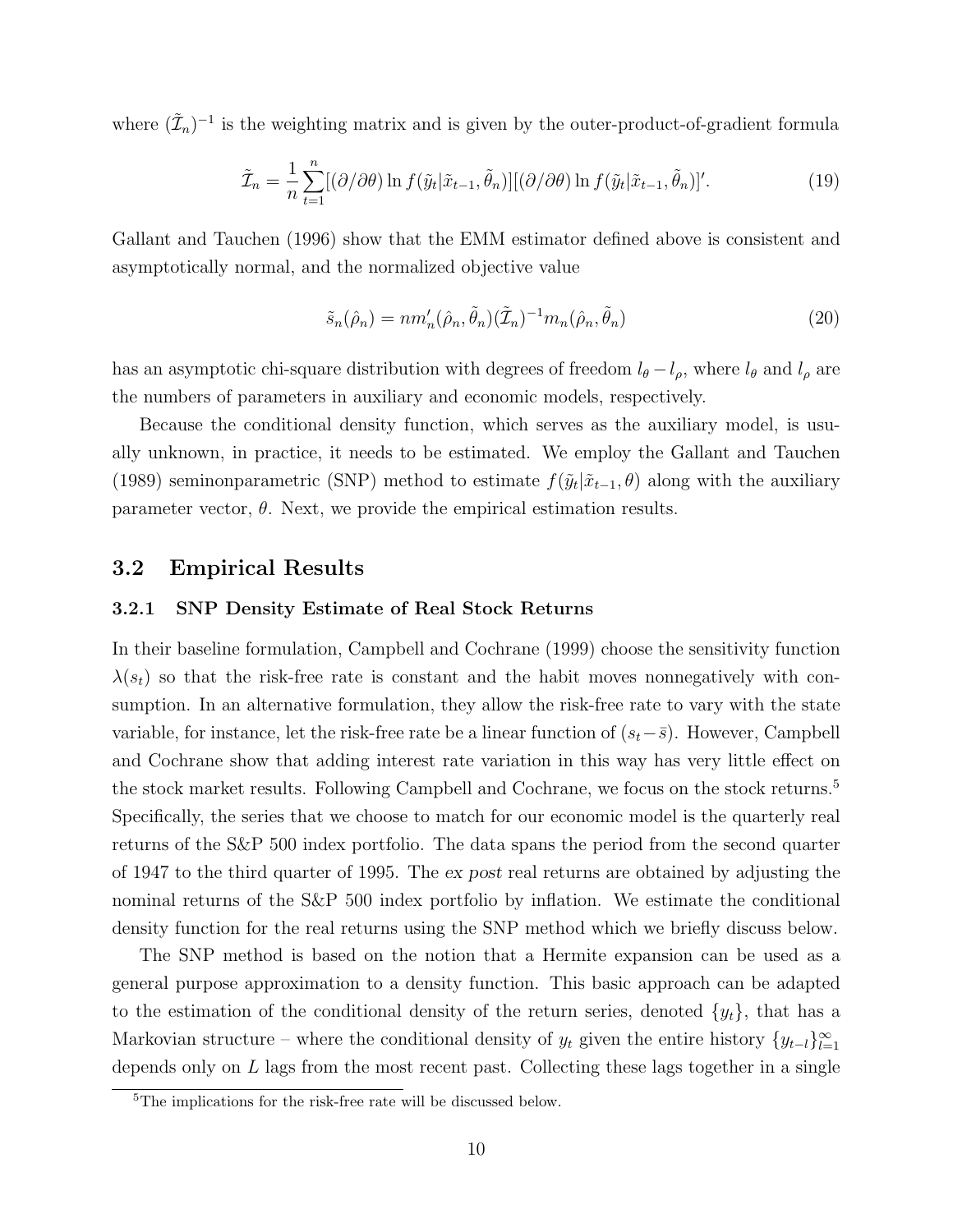vector gives a L-vector denoted as  $x_{t-1}$ :

$$
x_{t-1} = (y_{t-L}, \cdots, y_{t-2}, y_{t-1})'.
$$

The SNP approximation of a density takes the following form:

$$
f(y_t|x_{t-1}, \theta) = \frac{1}{\xi} [P(z_t, x_{t-1})]^2 n(y_t | \mu_{x_{t-1}}, \sigma_{x_{t-1}})
$$
\n(21)

where  $\xi$  is a scalar that makes the density integrate to one,  $z_t = \sigma_{x_t}^{-1}$  $\frac{-1}{x_{t-1}}(y_t - \mu_{x_{t-1}})$  is an innovation,  $P(z_t, x_{t-1})$  denotes a polynomial in  $z_t$  of degree  $K_z$  whose coefficients are polynomials of degree  $K_x$  in  $x_{t-1}$ ,  $n(y_t | \mu_{x_{t-1}}, \sigma_{x_{t-1}})$  is a normal distribution with mean  $\mu_{x_{t-1}}$  (the location function) and standard deviation  $\sigma_{x_{t-1}}$  (the scale function) whose values depend on  $x_{t-1}$ . The constant term of the polynomial is put to one to obtain a unique representation. This normalization means that the leading term of the entire expansion is  $n(y_t | \mu_{x_{t-1}}, \sigma_{x_{t-1}})$ .<sup>7</sup> The location function  $\mu_{x_{t-1}}$  is given by an autoregression

$$
\mu_{x_{t-1}} = b_0 + Bx_{t-1}.\tag{22}
$$

It is assumed to depend on  $L_{\mu} \leq L$  lags. The scale function  $\sigma_{x_{t-1}}$  is given by

$$
\sigma_{x_{t-1}} = \rho_0 + P|e_{t-1}^*| \tag{23}
$$

where  $e_{t-1}^* = [(y_{t-L_r} - \mu_{x_{t-L_r-1}}), \cdots, (y_{t-1} - \mu_{x_{t-2}})],$  and  $|\cdot|$  denotes elementwise absolute value. The scale function depends on  $L_r$  lagged (unnormalized) innovations  $(y_t - \mu_{x_{t-1}})$  and  $(L_{\mu}+L_{r}) \leq L$  lagged  $y_{t}$  in total. This is an ARCH-type process akin to that proposed by Nelson (1991).

The Hermite polynomial  $P(z_t, x_{t-1})$  is given by

$$
P(z_t, x_{t-1}) = \sum_{\alpha=0}^{K_z} \left(\sum_{\beta=0}^{K_x} a_{\alpha\beta} x_{t-1}^{\beta}\right) z_t^{\alpha}
$$
 (24)

where  $\alpha \leq K_z$  and  $\beta \leq K_x$  are non-negative integers. It is assumed that the polynomial depends on  $L_p \leq L$  lags of y from x.

<sup>&</sup>lt;sup>6</sup>Therefore  $\xi = 1/\int [P(s,x)]^2 \phi(s) ds$ .

<sup>&</sup>lt;sup>7</sup>The vector  $\theta$  of  $f(y_t|x_{t-1}, \theta)$  consists of the coefficients of the polynomial plus  $\mu_{x_{t-1}}$  and  $\sigma_{x_{t-1}}$  and is estimated by maximum likelihood. Equivalent to maximum likelihood, but more stable numerically, is to estimate  $\theta$  in a sample of size n by minimizing  $s_n(\theta) = -\frac{1}{n} \sum_{t=1}^n log[f(y_t|x_{t-1}, \theta)]$ . If the number of parameters  $p_{\theta}$  grows with the sample size n, then the true density, its derivatives, and moments are estimated consistently as shown in Gallant and Nychka (1987).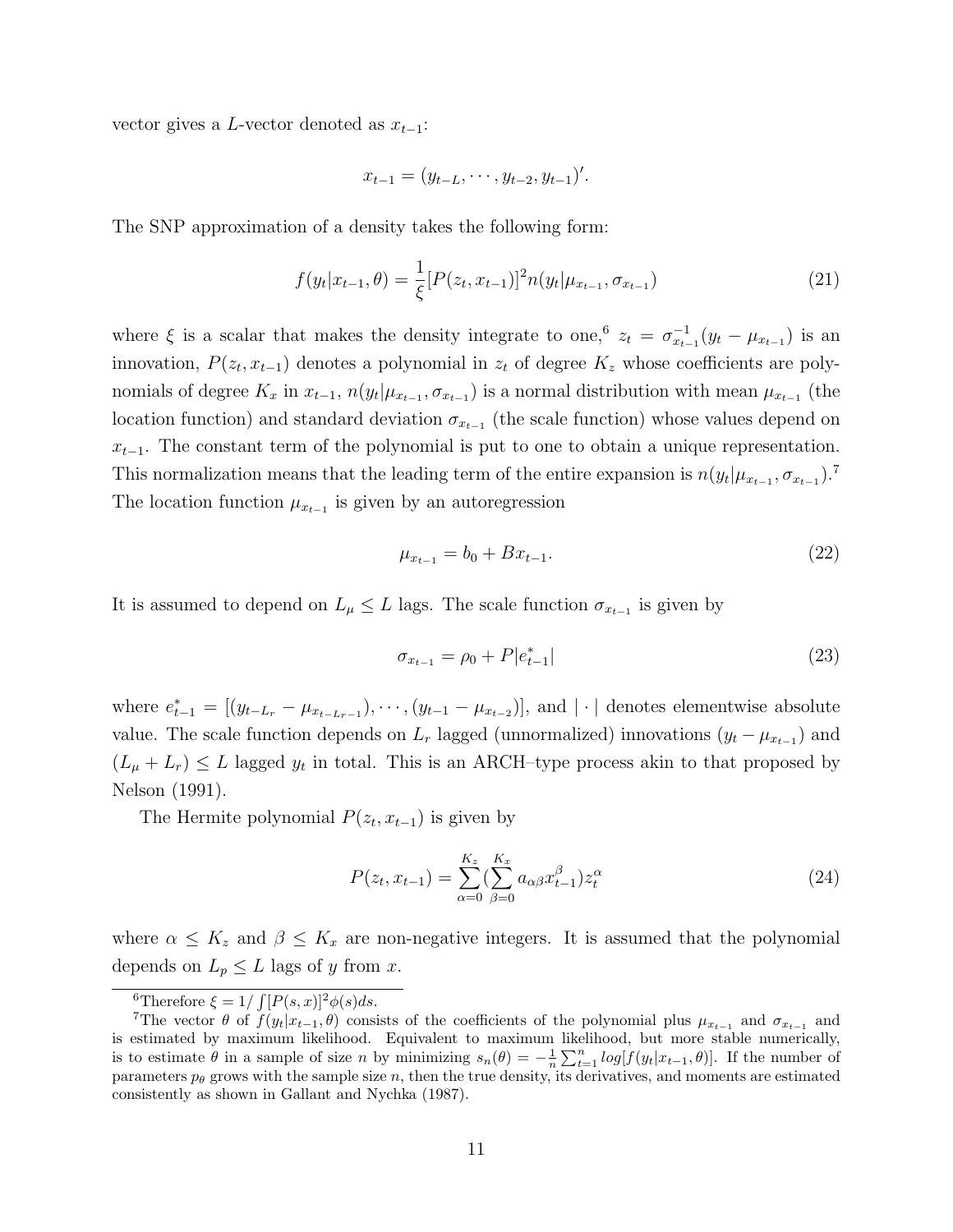When  $K_z$  is positive, the resulting density function is a modification of the Gaussian due to the multiplication by the polynomial  $\{P(z_t)\}^2$ . When  $K_x$  is positive, the shape of the density will depend on  $x_{t-1}$ . Thus, all moments can depend on  $x_{t-1}$  and the density can approximate any form of conditional heterogeneity (Gallant and Tauchen, 1989). The shape modifications are rich enough to accurately approximate densities from a large class that includes densities that have fat tails, thin tails, or are skewed. 8

For notational convenience, hereafter, the hierarchical SNP structure is denoted as  $SNP(L_{\mu},$  $L_r, L_p, K_z, K_x$ ). To illustrate, consider first the model with  $L_\mu = 4, L_r = 4, L_p = 0, K_z = 4,$ and  $K_x = 0$ . The polynomial is of the form

$$
P(z_t) = \sum_{\alpha=0}^{4} a_{\alpha} z_t^{\alpha} \tag{25}
$$

where the  $a_0, a_1, \dots, a_4$  are the polynomial coefficients with the constant term  $a_0 = 1$  to achieve a unique representation. Both  $\mu_{x_{t-1}}$  and  $\sigma_{x_{t-1}}$  are linear in  $y_{t-1}, \dots, y_{t-4}$ . The model has fourteen free parameters: the four free polynomial parameters, the intercept and four slope parameters in  $\mu_{x_{t-1}}$ , and the intercept and four slope parameters of  $\sigma_{x_{t-1}}$ .

Now consider  $L_p = 1$  and  $K_x = 1$  but everything else the same. The polynomial becomes

$$
P(z_t, x_{t-1}) = \sum_{\alpha=0}^{4} (a_{0\alpha} + a_{1\alpha} y_{t-1}) z_t^{\alpha}.
$$
 (26)

The normalization is  $a_{00} = 1$ . The polynomial has nine free parameters, yielding nineteen free parameters in total.

To select the optimal SNP model for the real returns, the following strategy is adopted. We start with a VAR process, SNP(10100), and gradually expand  $L_{\mu}$  until certain model selection criterion reaches a minimum. Three model selection criteria are calculated for each SNP fit: the Schwarz criterion  $[s_n + \frac{p_\theta}{2n}]$  $\frac{p_{\theta}}{2n}\ln(n)$ , the Hannan-Quinn criterion  $[s_n + \frac{p_{\theta}}{n}]$  $\frac{p_{\theta}}{n}\ln[\ln(n)]],$ and the Akaike criterion  $[s_n + \frac{p_\theta}{n}]$  $\frac{\rho_{\theta}}{n}$ . We then introduce ARCH by increasing  $L_r$ , introduce non-Gaussian ARCH by increasing  $K_z$ , and finally bring in general nonlinear processes by increasing  $L_p$  and  $K_x$ .

The preferred models are then subject to a battery of diagnostic tests to determine the goodness-of-fit. The diagnostic tests entail checking for predictability in the residuals from

<sup>8</sup>Fenton and Gallant (1996) assess the qualitative behavior of SNP in finite samples using the Marron and Wand (1992) test suite. For each of the fifteen densities proposed by Marron and Wand, Fenton and Gallant generate samples at sizes 400, 900, 1600, 2500, and 5625. To each they fit a kernel and SNP. For both kernel and SNP, they compute a Riemann sum of the absolute value of the distance between the estimated density and the true density on 1024 points evenly spaced over the interval [−3, 3]. Their results suggest that the SNP estimator for a univariate series is both qualitatively and asymptotically similar to the kernel estimator.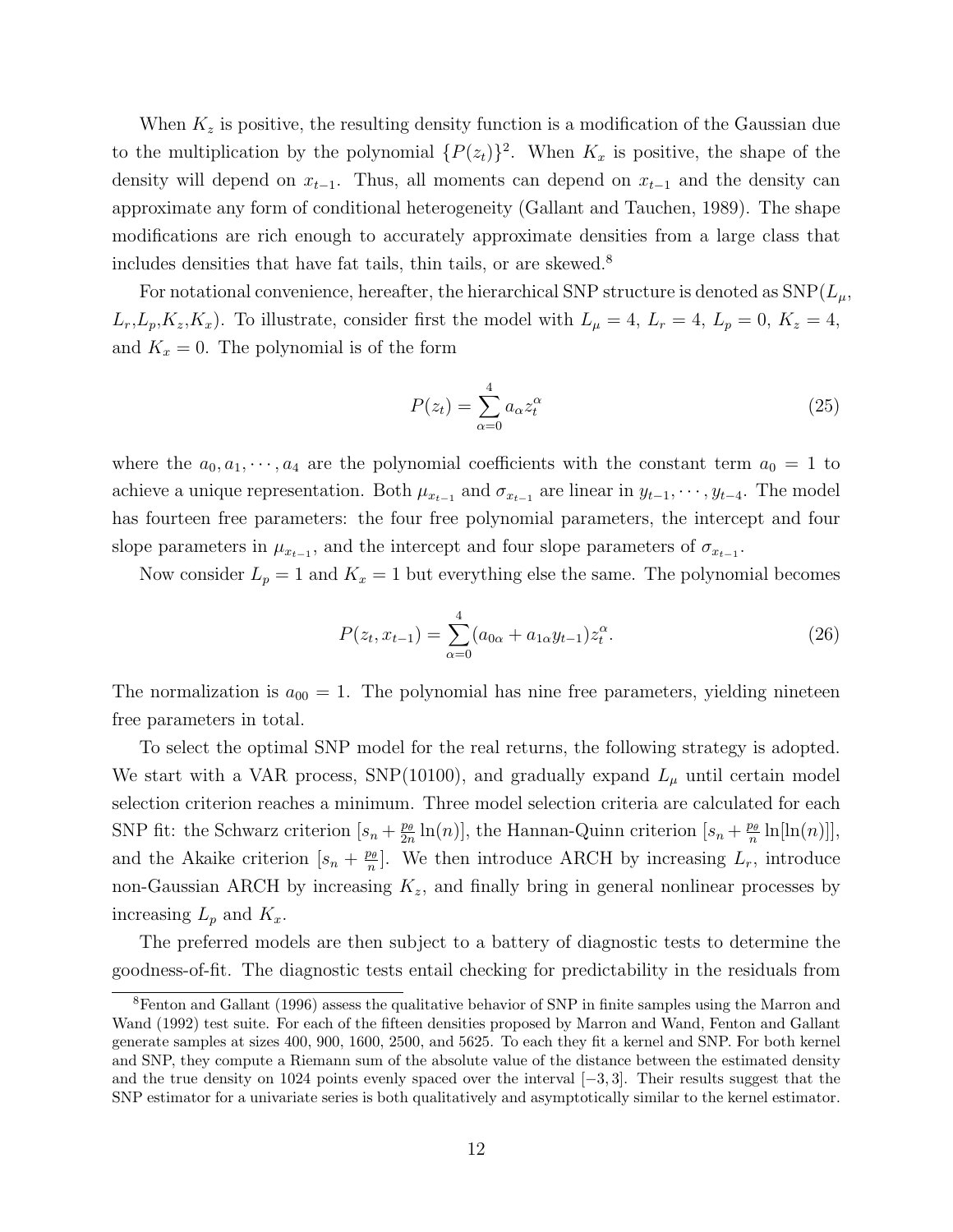each SNP model. Residuals are examined for both short term and long term predictability of the mean (residual levels) and variance (squared residuals). For the long term tests, the residuals and their squares are projected onto annual dummy variables. For the short term tests, the residuals and their squares are projected onto a space formed by the linear, quadratic, and cubic terms of past variables (three lags are used). If an SNP model is the true density, the residuals should be orthogonal to the above regressors. Therefore, for a given SNP specification, the smaller the R-squared of the regressions, the better the SNP model approximates the true density.

Table 2 presents the SNP estimation results along with the model selection criteria. Both the Schwarz and Hannan-Quinn preferred model is SNP(11120). It is a non-Gaussian ARCH model with mean and variance functions depending linearly on  $x_{t-1}$  with one lag. The model also has a quadratic polynomial in the innovations. The Akaike preferred model is SNP(11141). It is a full nonlinear process with a quartic polynomial whose coefficients are linear in  $x_{t-1}$  with one lag. We choose the SNP(11141) as our final fit based on the diagnostic tests discussed above.<sup>9</sup> The model has 13 parameters and a saturation ratio of fifteen.<sup>10</sup>

#### 3.2.2 Estimates of the Structural Parameters

We use the bivariate VAR(1) for consumption and dividend growth rates discussed in Section 2 as our exogenous driving force. The structural parameters that we are interested in estimating consist of the discount factor  $(\beta)$ , the curvature parameter  $(\gamma)$ , and the persistence of the surplus consumption ratio ( $\phi$ ). Thus, the  $\rho$  vector can be represented by  $\rho = (\beta, \gamma, \phi)'$ .

Because the series to be matched is stock returns, we create a simulated stock return series from the model by taking the following steps. First, we simulate a long series of the exogenous variables including the consumption and dividend growth rates. We then recursively calculate the corresponding surplus consumption ratio and the stock prices using equations (10), (11), and (12) starting from the steady state surplus consumption ratio,  $\bar{s}$ , which is a function of the structural parameters,  $\rho$ . Finally, we calculate the simulated stock returns as follows:

$$
r_i = \frac{(\tilde{P}_i + 1)\frac{D_i}{D_{i-1}}}{\tilde{P}_{i-1}} - 1, \quad i = 1, 2, \cdots, N
$$
\n(27)

where  $N$  is the length of simulation and is chosen to be 30,000 in our estimation. The first

<sup>&</sup>lt;sup>9</sup>The results of diagnostic tests are not reported and are available upon request.

 $10$ The saturation ratio is defined as the total number of observations divided by the number of parameters estimated. Portnoy (1985) gives the maximum number of parameters in a linear regression as a function of sample size such that asymptotic normality of a linear function of the parameters is preserved. However, to our knowledge, no similar studies have been done in a nonlinear analysis such as ours.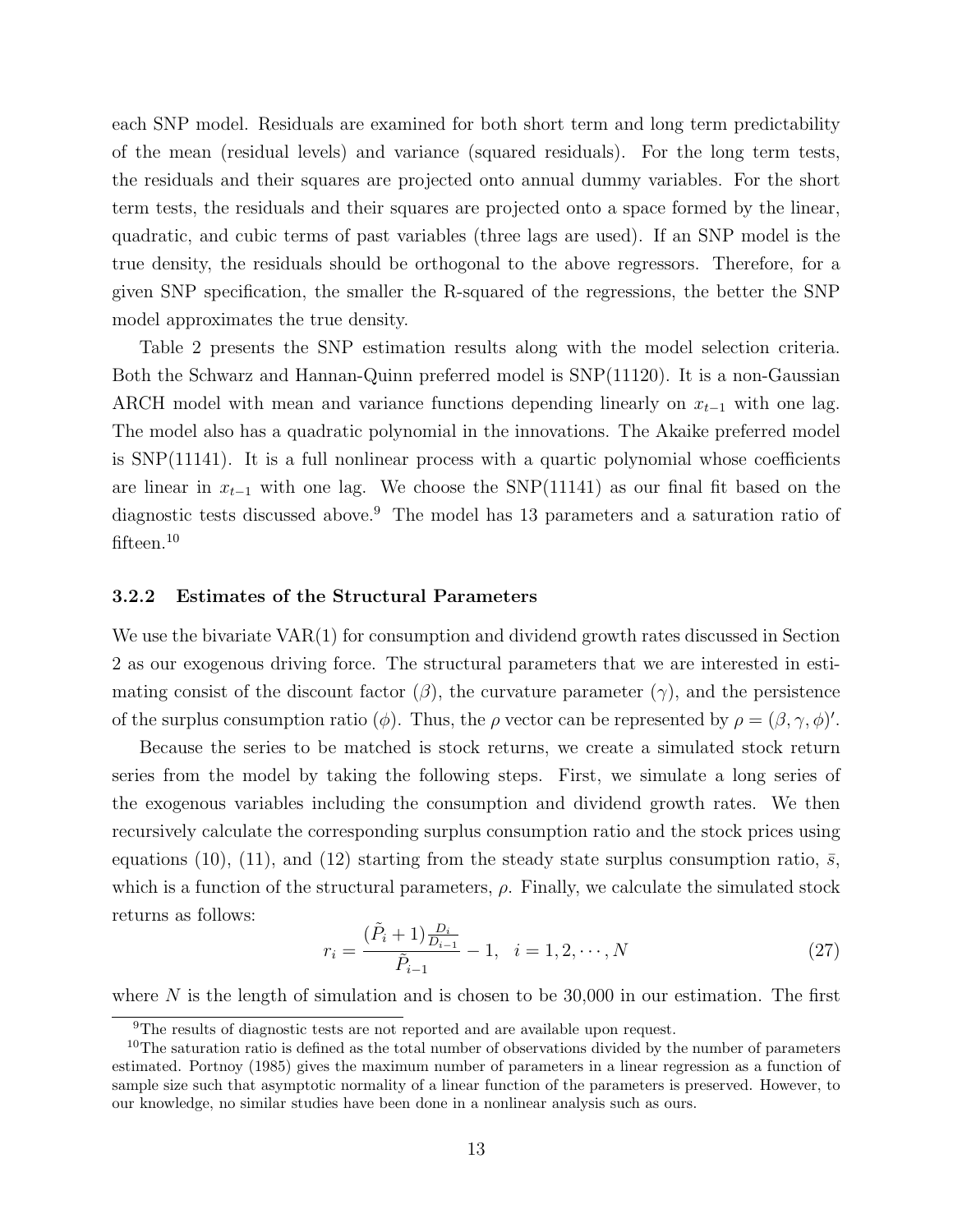8,000 simulations are discarded before we collect observations for our estimation to remove possible transient effects of initial conditions. It is important to use a large  $N$  to get reliable estimates when the persistence parameter is close to one.

Table 3 reports the EMM estimates for the structural parameters along with their numerical Wald standard errors and t-ratios. The point estimate for the discount factor is 1.007 with a standard deviation of 0.004. This is higher than the discount factor used in Campbell and Cochrane (0.971). While most research restricts the discount factor to be between 0 and 1, it is possible for competitive equilibria to prevail even when  $\beta$  is greater than 1 (see Kocherlakota, 1990). The curvature parameter is found to be 6.274 with a standard deviation of 0.14. This is much larger than the value of 2.0 used in Campbell and Cochrane and is beyond the 'reasonable' range based on the existing literature, for instance, Hansen and Singleton (1982, 1983). The estimated persistence parameter of the surplus consumption ratio is 0.912 with a standard deviation of 0.0015 and is smaller than the value used by Campbell and Cochrane (0.97). All three estimates are very highly statistically significant as shown by large t-ratios for the estimates.

The implied steady state surplus consumption ratio  $(\bar{S})$  is 0.047 which implies a steady state habit level of 95.3 percent of consumption. The upper limit for the surplus consumption ratio is 0.077 which implies a minimum habit level of 92.3 percent of consumption. In Figure 1, we plot the sensitivity function for the estimated model. It shows that values taken by the sensitivity function  $\lambda$  is above 15 around the steady state surplus consumption ratio  $(\bar{s} = -3.064)$  and is above 5.0 almost everywhere except for the tiny region around the upper limit for the surplus consumption ratio ( $s_{max} = -2.564$ ). As we have discussed in Section 2, the cyclicality of expected stock returns is sensitive to how the surplus consumption ratio reacts to contemporaneous consumption growth rate. If the surplus consumption ratio reacts strongly to contemporaneous consumption growth rate  $(\lambda)$  takes large values), then expected stock returns are countercyclical. Otherwise, they are procyclical. The sensitivity function for our parameter estimates thus implies that the economic model is likely to generate countercyclical expected stock returns.

The economic model is nonetheless rejected according to the chi-square statistic  $(\chi^2(10) =$ 25.585). The rejection is not overwhelming (The corresponding  $p$ -value is 0.0043. We thus reject the model at the one percent but not at the 0.1 percent level) compared with tests of other consumption-based equilibrium asset pricing models using GMM. This justifies why Campbell and Cochrane find the model performing reasonably well in terms of explaining some of the stylized facts on the stock market.

The model fails dramatically with regard to the implications for the risk-free rate. By specifying i.i.d. consumption growth and a particular functional form for the evolution of the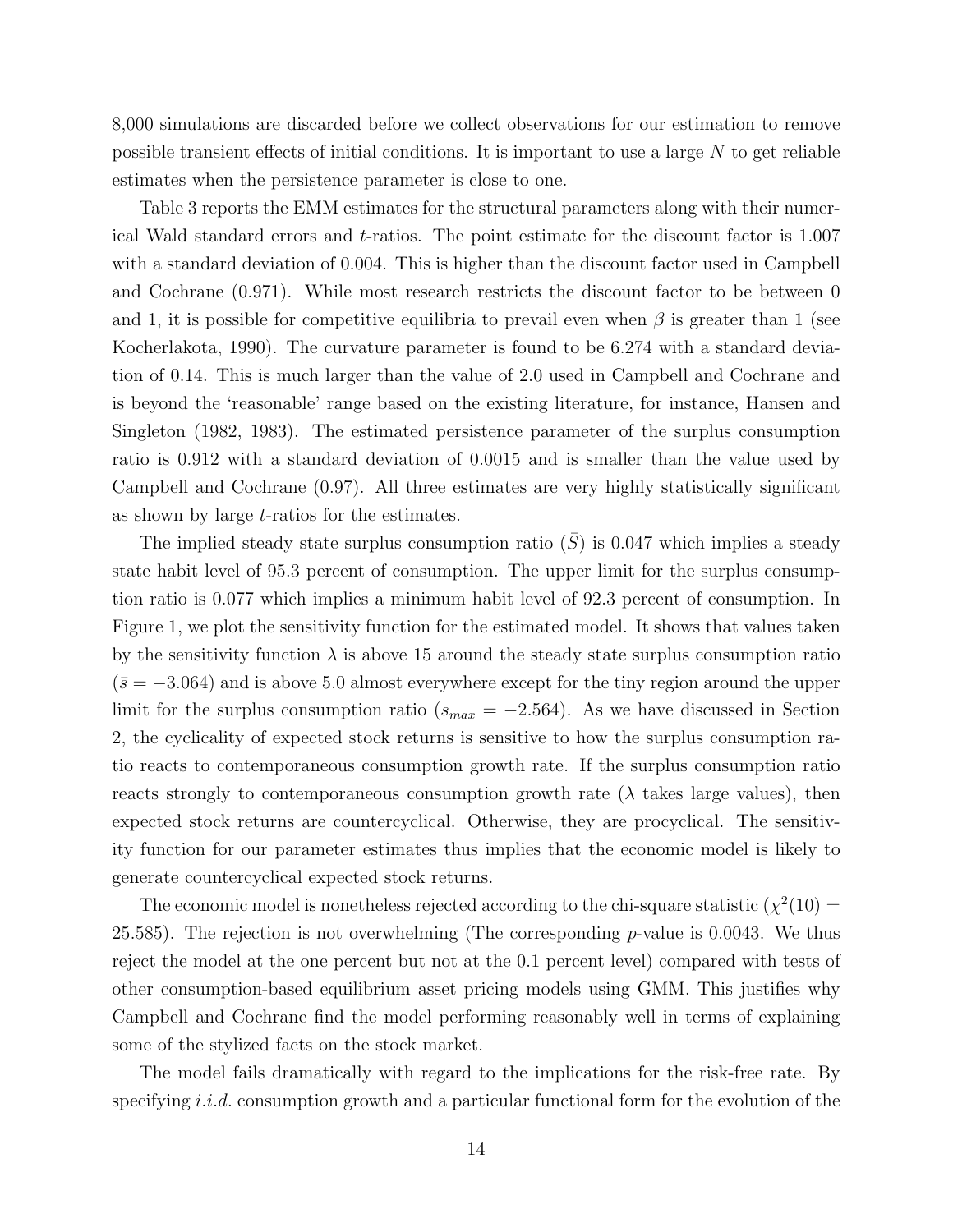surplus consumption ratio, Campbell and Cochrane impose a constant risk-free rate on their model. Considering the relatively small amount of variation in the data, especially relative to equity returns, this is a very reasonable assumption. We adopted the same functional form for the evolution of  $s_t$ , but allowed for predictability in consumption growth as well as covariation with dividend growth. This resulted in a time varying risk-free rate. We did not use data on the risk-free rate during estimation. The mean risk-free rate implied by our point estimates is -22.94% with a standard deviation of 12.05%. This result is due in large part to the high estimate for the curvature parameter. Using Campbell and Cochrane's value of  $\gamma = 2$  along with our other point estimates results in an average risk-free rate of -8.99%.

We can further investigate which dimensions that the model fails to match by examining the score functions of the auxiliary model. Table 4 presents the normalized mean SNP scores along with the adjusted standard errors and the corresponding  $t$ -ratios for the estimated model. The results show that the model does a reasonable job in matching the mean function of the return series but it fails to match the variance and higher order moment functions as indicated by the high adjusted t-ratios for the variance function and some of the Hermite polynomial coefficients. The performance of the model can also be evaluated according to the conventional moments of returns. In Table 5, we present the comparison of four moments of the simulated stock returns and the real returns of S&P 500 index portfolio. We have the following observations. The economic model matches the mean stock returns reasonably well though not perfectly. The variance of the simulated stock returns is however lower than its observed counterpart. The distribution of the simulated stock returns is skewed in the opposite direction as the observed returns. The economic model also fails to create the magnitude of the kurtosis observed in the real stock returns. While the real stock returns exhibit excessive kurtosis, the simulated stock returns show almost the same kurtosis as a normal distribution. Next, we discuss the robustness of our parameter estimates.

#### 3.2.3 Robustness of Parameter Estimates

A number of recent studies (Andersen, Chung, and Sorensen, 1999, and Liu and Zhang, 1996) document that EMM estimation may be sensitive to the selection of auxiliary models. To address the issue on robustness, we re-estimate our structural model using an alternative auxiliary model, SNP(11121), in the EMM estimation. The alternative auxiliary model is also a full nonlinear process and has a quadratic Hermite polynomial whose coefficients are linear in  $x_{t-1}$  with one lag.

Table 6 presents the results of our EMM estimation with the alternative auxiliary model SNP(11121). The point estimates for all three parameters are larger than the ones docu-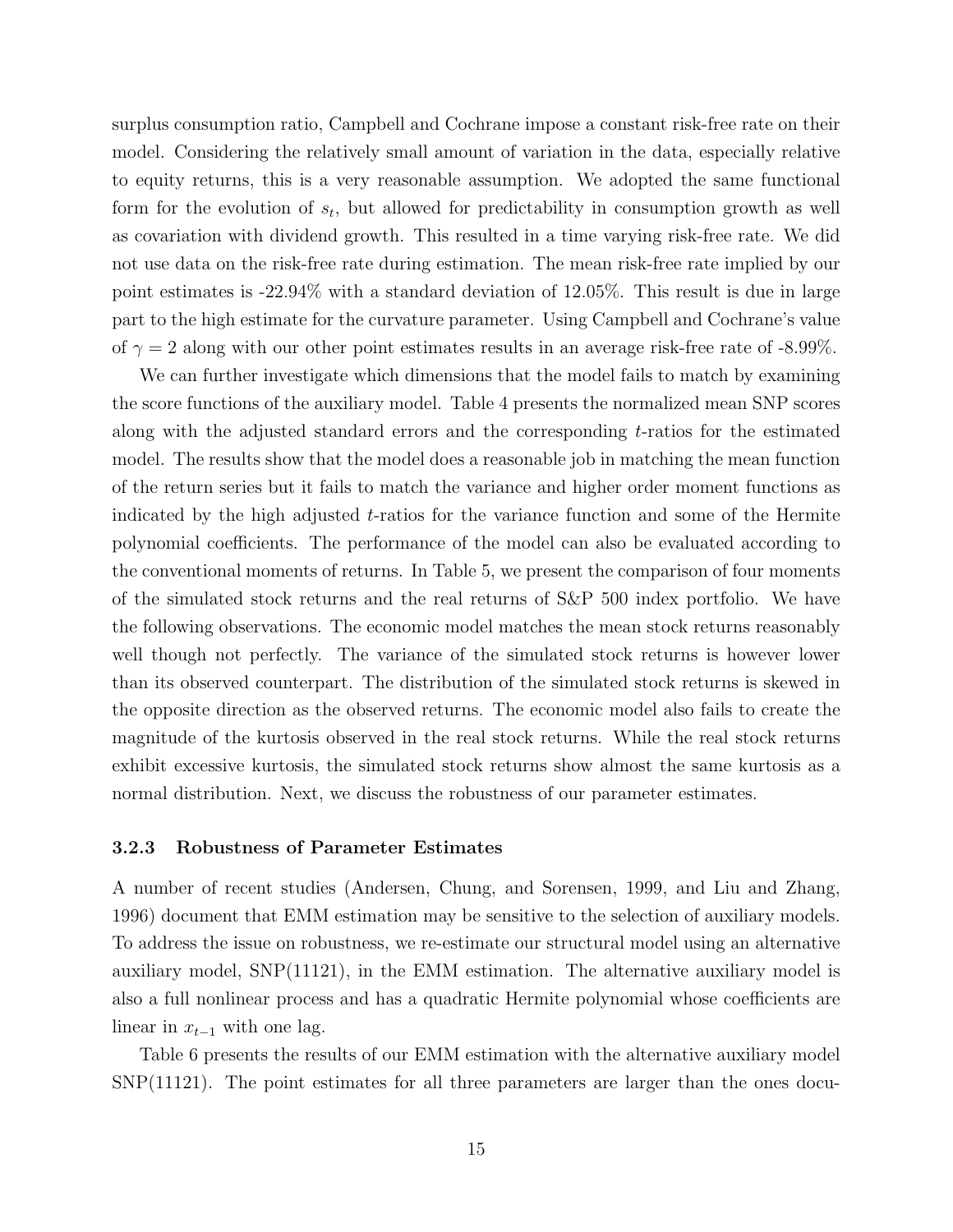mented above for the preferred auxiliary model SNP(11141). The estimate for the discount factor goes up from 1.0071 to 1.0136, and the curvature parameter estimate increases from 6.274 to 8.731. The estimate for the persistence parameter, however, is only slightly larger (from 0.912 to 0.929). The estimates also are less efficient than the ones estimated with our preferred auxiliary model. The standard errors of all three parameter estimates are larger than those estimated with the preferred SNP model while the t-ratios of the parameter estimates are all smaller than that estimated with the preferred SNP model. The structural model is again rejected at the one percent test level according to the chi-squared test with a p-value of 0.0062. While this is consistent with our early finding when the preferred SNP model is used, it also seems to indicate that the economic model fits the data better as reflected in the higher  $p$ -value. A possible explanation is the following. The simpler auxiliary model does not capture the higher order moment characteristics of the return data as well as the more complicated preferred SNP model.<sup>11</sup> Consequently, it is relatively easier for the structural model to match the scores of the simpler model than to match the scores of the more complicated model.

# 4 Cyclicality of Expected Stock Returns

In this section, we first document some benchmark results on the cyclical behavior of the expected stock returns on the S&P 500 index portfolio. We then investigate the cyclicality of the expected returns implied in our economic model using the structural parameters estimated in the previous section.

### 4.1 Cyclicality of Expected Stock Returns: Empirical Evidence

Many empirical studies<sup>12</sup> have documented that stock returns can be predicted by means of publicly available information such as time series data on financial and macroeconomic variables with an important business cycle component. While a wide range of variables have been used for predicting stock returns, four variables, the dividend yield, the earnings–price ratio, the default premium, and the term premium, are consistently found to be important predictors. We therefore choose the above four variables as our predictors for expected stock

<sup>&</sup>lt;sup>11</sup>Fenton and Gallant (1996) document that high order polynomials of the Hermite expansion are needed to accommodate highly skewed distributions. Similar results are also reported in Liu and Zhang (1996).

 $12$ An incomplete list includes Balvers, Cosimano, McDonald (1990), Bekaert and Hodrick (1992), Breen, Glosten, and Jagannathan (1989), Campbell (1987), Cochrane (1991), Fama and French (1989), Ferson and Harvey (1993), French, Schwert, and Stambaugh (1987), Glosten, Jagannathan, and Runkle (1993), Pesaran and Timmermann (1995), among others.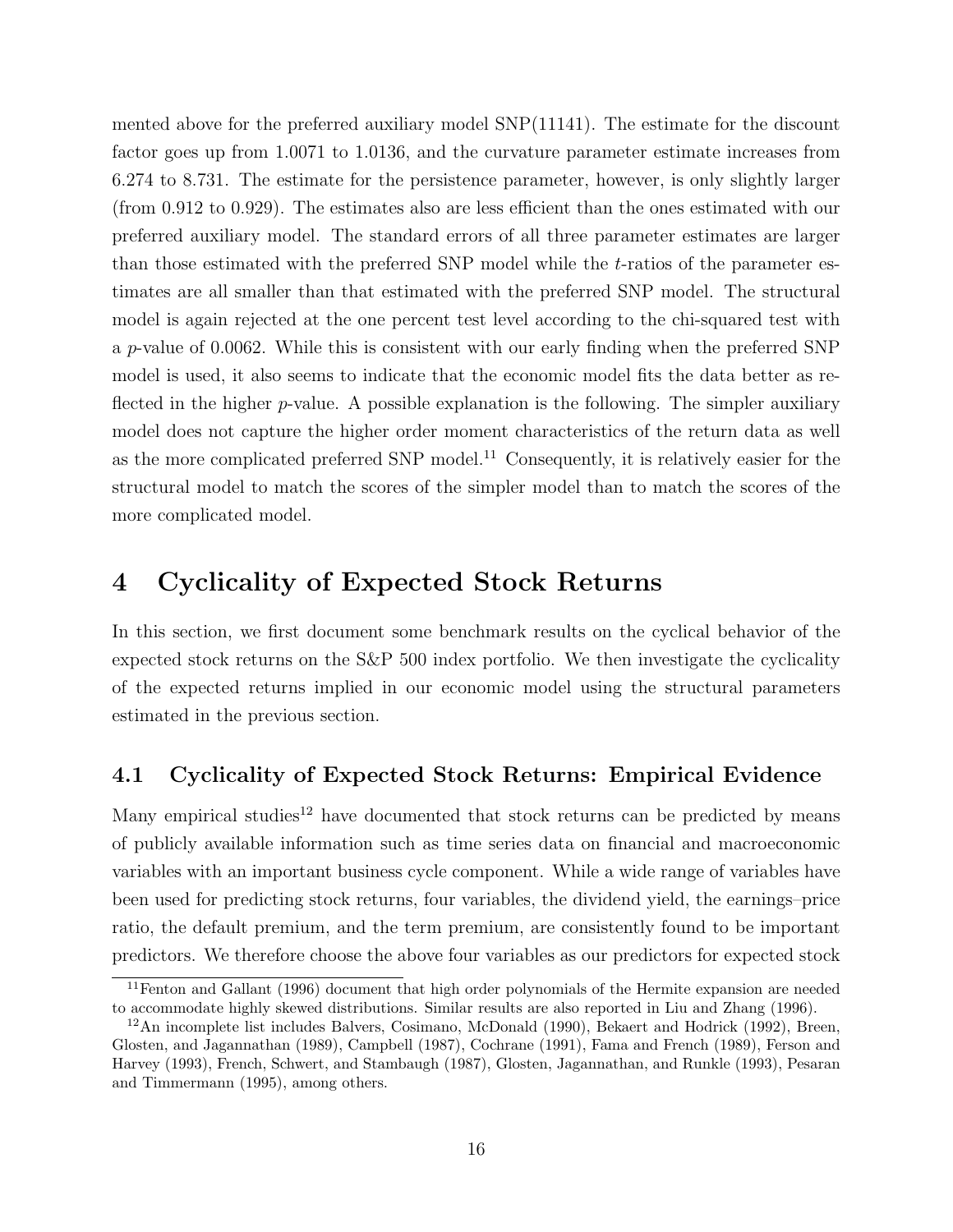returns of the S&P 500 index portfolio.

For notational convenience, we denote  $r(t,t+\tau)$  as the return of holding a stock purchased at time t for  $\tau$  periods,  $dy_t$  as the dividend yield,  $ep_t$  as the earnings–price ratio,  $dp_t$  as the default premium, and  $tp_t$  as the term premium. Let  $X_t = [dy_t, ep_t, dp_t, tp_t]'$ . Following Fama and French (1989), to get expected returns, we regress the holding returns on the above four variables,  $X_t$ , known at time t:

$$
r(t, t + \tau) = \alpha(\tau) + \beta(\tau)X_t + \epsilon_{t, t + \tau}.
$$
\n(28)

We use quarterly data from the first quarter of 1947 to the fourth quarter of 1993. The data set consists of real S&P 500 value weighted returns, S&P 500 dividend yield, S&P 500 earnings–price ratio, the default premium measured by the difference between the average yield of Baa and Aaa corporate bonds, and the term premium measured by the difference between the average yield of Aaa corporate bonds and three month Treasury bill rates. The real returns are created by adjusting the nominal returns for the consumer price index. The term premium measure used here follows Kandel and Stambaugh (1990) and is slightly different from that in Fama and French (1989) in which the term premium is defined as the difference between the average yield of the long term government bonds and short term treasury bills. The S&P 500 value weighted returns and three month treasury bill rates are from CRSP database and the rest of series are from CITIBASE.

In Table 7 we present the results for the above regression for  $\tau=1, 4, 8$ , and 20 which correspond to quarterly, annual, two year, and five year stock returns. The Newey-West (1987) estimate for the variance-covariance matrix is employed to correct for the heteroskedasticity and serial correlation of the error terms. The following features emerge. The dividend yield is consistently positive and statistically significant at the one percent level at all horizons reported. The earnings–price ratio, on the other hand, is consistently negative and statistically significant at the 5 percent level at a five year horizon. The default premium is positive at a quarterly horizon and negative at all longer horizons (annual, two, and five years) but not statistically significant. Finally the term premium is consistently positive and statistically significant at short horizons (quarterly and annually) but not at long horizons (two and five years).

Given the estimates of  $\alpha(\tau)$  and  $\beta(\tau)$ , the expected stock returns predicted by the linear model, denoted  $r(t, \tilde{t}+\tau)$ , are obtained from

$$
r(t,\widehat{t+\tau}) = \widehat{\alpha}(\tau) + \widehat{\beta}(\tau)X_t.
$$
\n(29)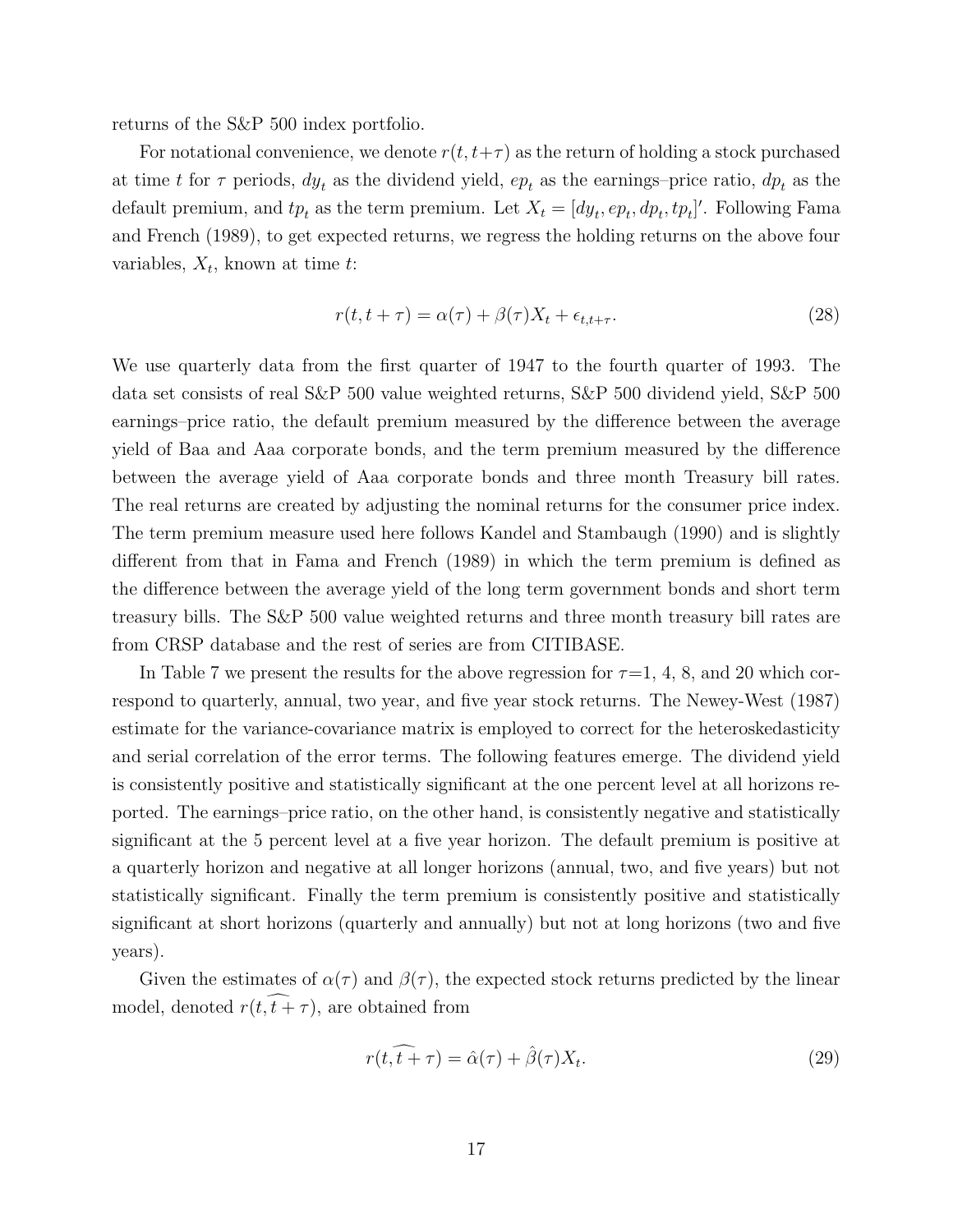Figure 2 shows the expected stock returns along with the NBER classification of business cycle turning points for one quarter, one year, two year, and five year holding periods. It shows that the expected returns often reach the peak when the economy is in a recession. The phenomenon becomes more pronounced as the horizon increases.

To explore how expected stock returns are related to business cycles quantitatively, we estimate the following simple linear models as in Harrison and Zhang (1999):

$$
r(t, \tilde{t} + \tau) = \theta_0 + \theta_1 D_t + u_{t+1}
$$
\n(30)

where  $D_t$  is the dummy variable created according to the NBER classification of business cycle turning points.<sup>13</sup> It takes value one if period  $t$  is in a recession (between a peak and a trough) and zero otherwise.

The top panel of Table 8 presents the regression results for the expected stock returns with different holding periods. The estimated coefficients of the dummy variable are consistently positive indicating that the expected stock returns are higher in recessions than in nonrecession periods at all horizons. Furthermore, the statistical significance of the recession dummy increases as the horizon expands. At a quarterly horizon, the estimate is positive and significant at the 3 percent level. However, at five year horizon, it is positive and statistically significant at the 0.2% level. The forecasting power of the business cycle variable also increases from about 1.9 percent to 5.1 percent as the horizon increases from a quarter to five years.

#### 4.2 Expected Stock Returns and the External Habit

To obtain expected stock returns implied by the economic model, we use a numerical simulation method discussed below. Denote by  $r^e_{\tau}(z(k), S(k))$ ,  $\tau = 1, \dots, \infty$ , the expected return of holding the stock for  $\tau$  periods starting from the state  $(z(k),S(k))$ . Let  $\pi(z_{\tau}|z_{\tau-1})$  be the transition matrix for the exogenous state variables  $(z_t)$  as defined by equation (8). Given the law of motion for the stock price as defined by equations (13) and (14) and the transition matrix for the exogenous state variables, the expected holding returns implied by the economic model can then be obtained using the following Monte Carlo integration. Denote by  $\{z(k)\}, k = 1, \dots, K + N$ , a long series of simulated exogenous state variables starting from the unconditional mean. Let  $\{S(k)\}, k = 1, \dots, K + N$  be the corresponding surplus consumption ratio computed using Equations (11) and (12) starting from the steady

<sup>&</sup>lt;sup>13</sup>The qualitative features of the cyclical behavior of the expected stock returns are unchanged when other business cycle proxies such as consumer confidence index and industrial product growth are used. See Harrison and Zhang (1999).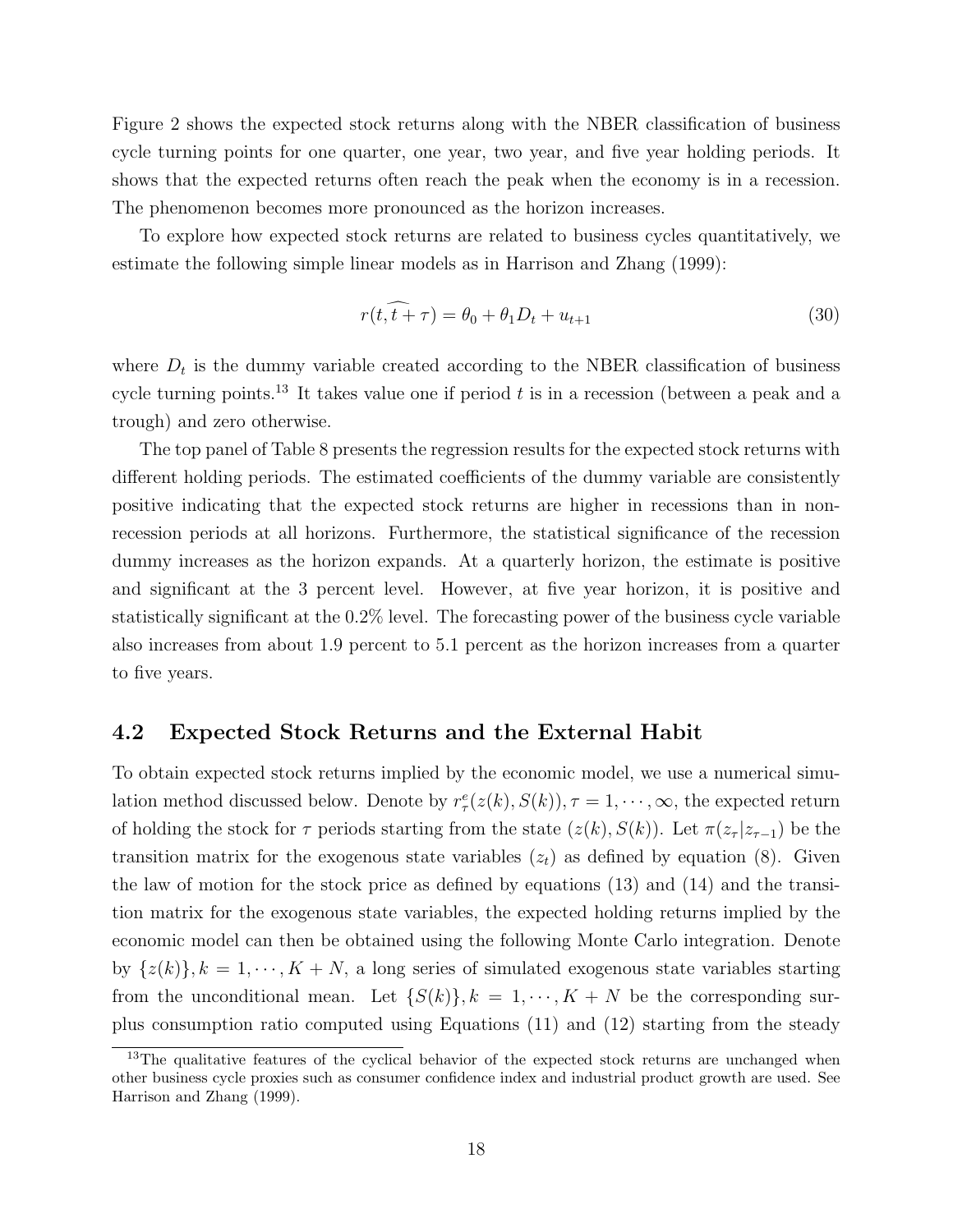state value  $\overline{S}$ . We drop the first N observations to remove possible transient effects. Let  $\{z_i^j\}$  $\{(\phi_i)^j(t)\}_{i=1}^{\tau}, j=1,2,\cdots,J$ , be J simulated realization path of the exogenous state variables starting from  $z = z(k)$ . Each path consists of  $\tau$  simulated values for the exogenous state variables using the transition matrix  $\pi(\cdot|\cdot)$ . In other words,  $z_1^j(k)$  is a random draw from  $\pi(z'|z(k))$ ,  $z_2^j(k)$  is a random draw from  $\pi(z'|z_1^j(k))$ , and so forth. We first compute the surplus consumption ratio,  $\{S_i^j\}$  $\{f_i^j(k)\}_{i=1}^{\tau}, j=1,\cdots,J$ , starting from  $S=S(k)$ . We then recursively compute the stock price,  $\tilde{P}_i^j(z_i^j)$  $i<sup>j</sup>(k)$ ,  $S_{i-1}^{j}(k)$  for  $i = 1, \dots, \tau$  and  $j = 1, \dots, J$ . The expected returns of holding the stock for  $\tau$  periods corresponding to state  $(z(k),S(k))$  can thus be approximated as follows:

$$
1 + r_{\tau}^{e}(z(k), S(k)) \approx \frac{1}{J} \sum_{j=1}^{J} \frac{\tilde{P}_{1}^{j} + 1}{\tilde{P}(z(k), S(k))} \frac{\tilde{P}_{2}^{j} + 1}{\tilde{P}_{1}^{j}} \cdots \frac{\tilde{P}_{\tau}^{j} + 1}{\tilde{P}_{\tau-1}^{j}} \exp(\Delta d_{1}^{j}) \cdots \exp(\Delta d_{\tau}^{j}). \tag{31}
$$

In our application, the length of the simulated series is set at  $K = 20,000$  with the initial  $N = 8,000$  observations discarded to remove possible transient effects. To be consistent with our empirical investigation, we compute the expected returns for  $\tau = 1, 4, 8$ , and 20, which corresponds to one quarter, one year, two year, and five year holding periods, respectively. The number of replications in computing the expected returns  $(J)$  is set at 20,000.

To investigate the cyclical behavior of the expected stock returns we first construct dummy variables representing business cycles in the economic model. We then apply the similar business cycle regressions as in the previous subsection to the expected simulated stock returns. Following Rouwenhorst (1995), we define a recession as an episode starting at a period that the consumption growth rate is negative for two consecutive quarters. An alternative and more restrictive definition of a recession is that both the consumption and dividend growth rates are negative for two consecutive quarters. The dummy variable then takes value 1 if the economy is in a recession and 0 otherwise. We denote by D1 the business cycle dummy corresponding to the first definition and by D2 to the second definition. In the bottom panel of Table 8 we present the results of regressing the expected simulated returns at various horizons on the business cycle dummy variables.

Comparing to the expected returns of the S&P 500 index portfolio, we have the following observations. First, the magnitude of the expected simulated returns are comparable to the observed counterpart at all four holding horizons during non-recession periods. For instance, the average expected returns of the S&P 500 index during non-recession periods are 2.01%, 8.48%, 17.68%, and 46.5% at one quarter, one year, two years, and five years, respectively. The average expected simulated returns during non-recession periods are 1.82%, 7.11%, 14.59%, and 41.01%, for the same set of holding horizons, respectively, when the less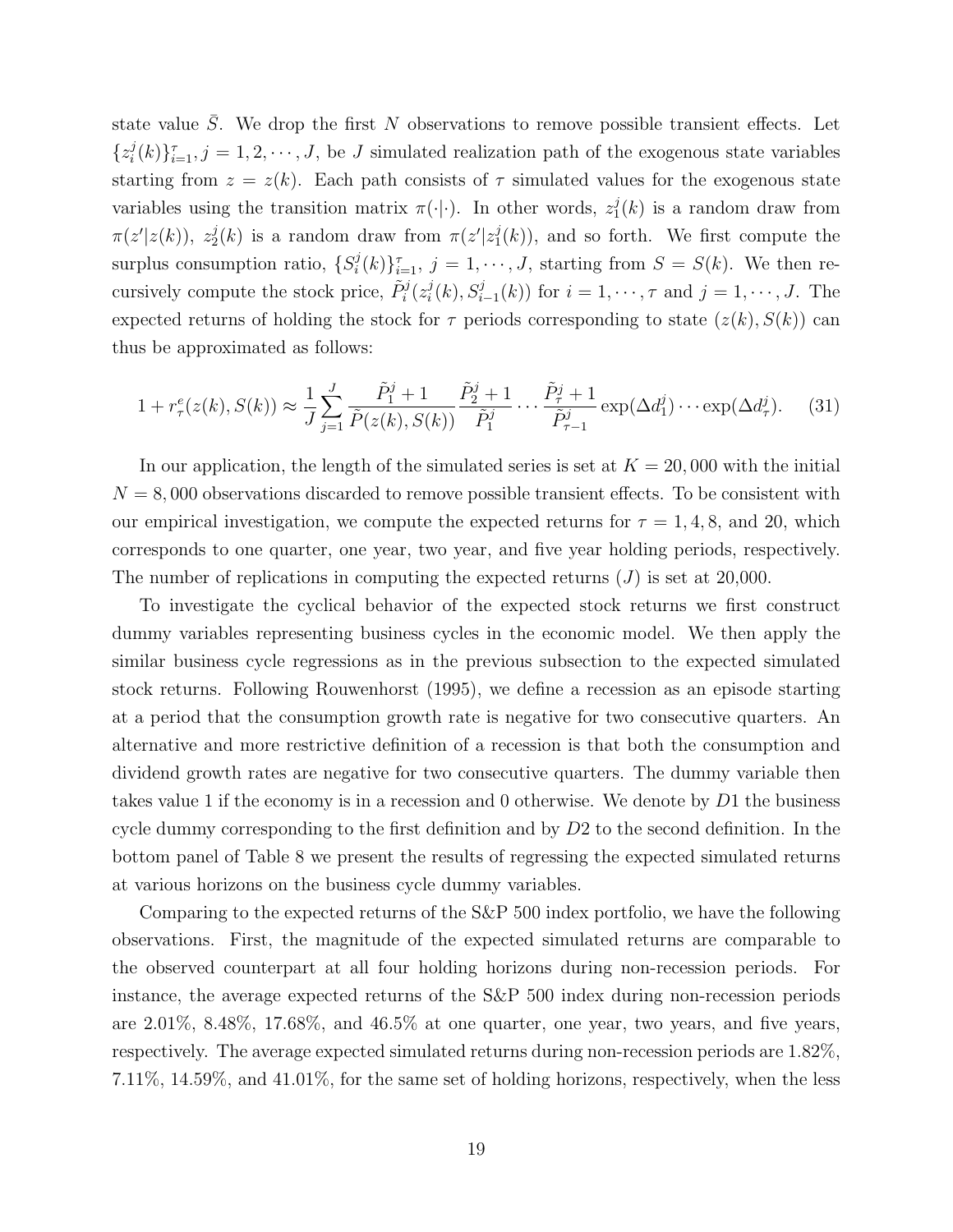stringent definition of recession  $(D_1)$  is used. Similar results are also found for the more stringent definition of a recession  $(D_2)$  as demonstrated in the bottom half of the lower panel in Table 8. This is consistent with our earlier finding that the model with the external habit does a reasonable job matching the mean of stock returns. Second, the expected simulated returns are procyclical at short holding horizon such as one quarter and countercyclical at all other longer horizons such as one year, two years, and five years. The countercyclical expected returns at longer horizons are consistent with the cyclical bahavior of the expected returns of the data.

A possible explanation is as follows. First, consumption growth tends to drive the expected stock returns procyclically. This is because consumption growth is positively serially correlated. A low consumption growth rate now (a recession) is likely to be followed by a low consumption growth rate next period. This would push up the current stock price according to the equilibrium stock pricing function and lead to a lower expected stock return. The surplus consumption ratio, on the other hand, exerts its influence on the expected returns via its impact on the growth rate of the surplus consumption ratio, which in turn depends on the sensitivity of the surplus consumption ratio to contemporaneous consumption growth rate. If the surplus consumption ratio is not sensitive to the consumption growth rate or the external habit level moves at about the same rate as consumption and in the same direction, then the growth rate of the surplus consumption ratio for the next period will not be significantly affected. As a result, the expected stock returns is basically affected by the consumption growth rate, which is procyclical. On the other hand, if the surplus consumption ratio reacts strongly to the contemporaneous consumption growth rate, then when the economy is in a recession, the current surplus consumption ratio will decrease significantly. The growth rate of the surplus consumption ratio thus increases and the stock price goes down. The expected stock return will be higher. When the latter effect dominates the former, the overall effect will move the expected stock return countercyclically.

Furthermore, the spread of the expected returns between recession and non-recession periods is much smaller for the simulated returns than for the observed returns. For instance, the spread for the simulated returns is about 1%, 3%, and 8% at one year, two years, and five years, respectively. The spread for the observed returns, however, is more than 4%, 7%, and 27%, respectively, for the same holding horizons. This is consistent with our earlier finding that the economic model fails to match the variance of observed stock returns. The finding suggests that while we have limited success in replicating the cyclical behavior of expected stock returns by introducing the external habit, it remains an important challenge for economic models to match the large spread in expected returns between recession and non-recession periods observed in the data.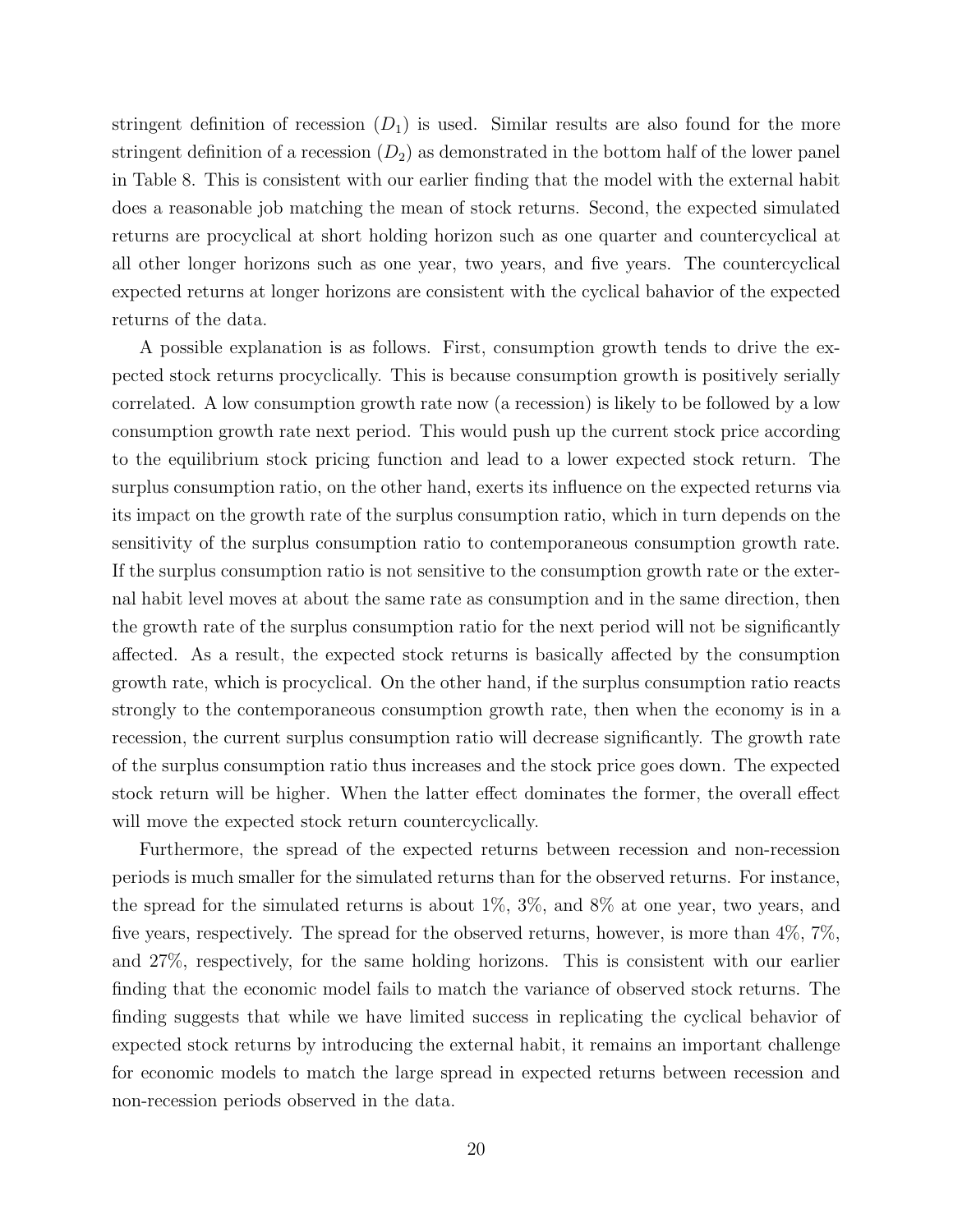# 5 Conclusions

In this paper we extend the Campbell and Cochrane (1999) study by formally estimating an equilibrium asset pricing model in which agents' preferences have an unobserved external habit using the efficient method of moments proposed by Bansal, Gallant, Hussey and Tauchen (1994) and Gallant and Tauchen (1996). We find that the estimated subjective discount factor to be slightly greater than one supporting the earlier finding by Kocherlakota (1990). The surplus consumption ratio process is very persistent as reflected by a larger than 0.9 persistence parameter in the law of motion for the surplus consumption ratio. Our estimation results suggest that the surplus consumption ratio reacts strongly positively to the contemporaneous consumption growth rate. This implies that the external habit moves at a slower rate than consumption. The model with the external habit therefore generate countercyclical expected stock returns at all longer holding periods such as one year, two years, and five years. It also generates expected stock returns comparable to the expected returns of the S&P 500 index portfolio for non-recession periods. This is consistent with the limited success of the Campbell and Cochrane study in replicating some of the stylized facts of the stock market using the model with the external habit.

The model, however, fails to create the large spread of expected returns between the recession and non-recession periods observed in the S&P 500 index returns. Further, the model is rejected at the one percent (but not at the 0.1 percent) significance level according to the chi-square test. Detailed examination of the score functions of the auxiliary model and the conventional moments indicates that while the model does a reasonable job in matching the mean of the real returns, it fails to match the higher order moments. The model implies negative risk-free rates using our point estimates indicating the sensitivity of the specification of the law of motion for the surplus consumption ratio to small perturbations of other dimensions of the model such as allowing for predictability of consumption growth and covariation with dividend growth.

### References

- Abel, Andrew B., 1990, Asset prices under habit formation and catching up with the Joneses, American Economic Review 80, 38-42.
- Andersen, Torben G., Hyung-Jin Chung, and Bent E. Sorensen, 1999, Efficient method of moments estimation of a stochastic volatility model: A Monte Carlo study, Journal of Econometrics 91, 61-87.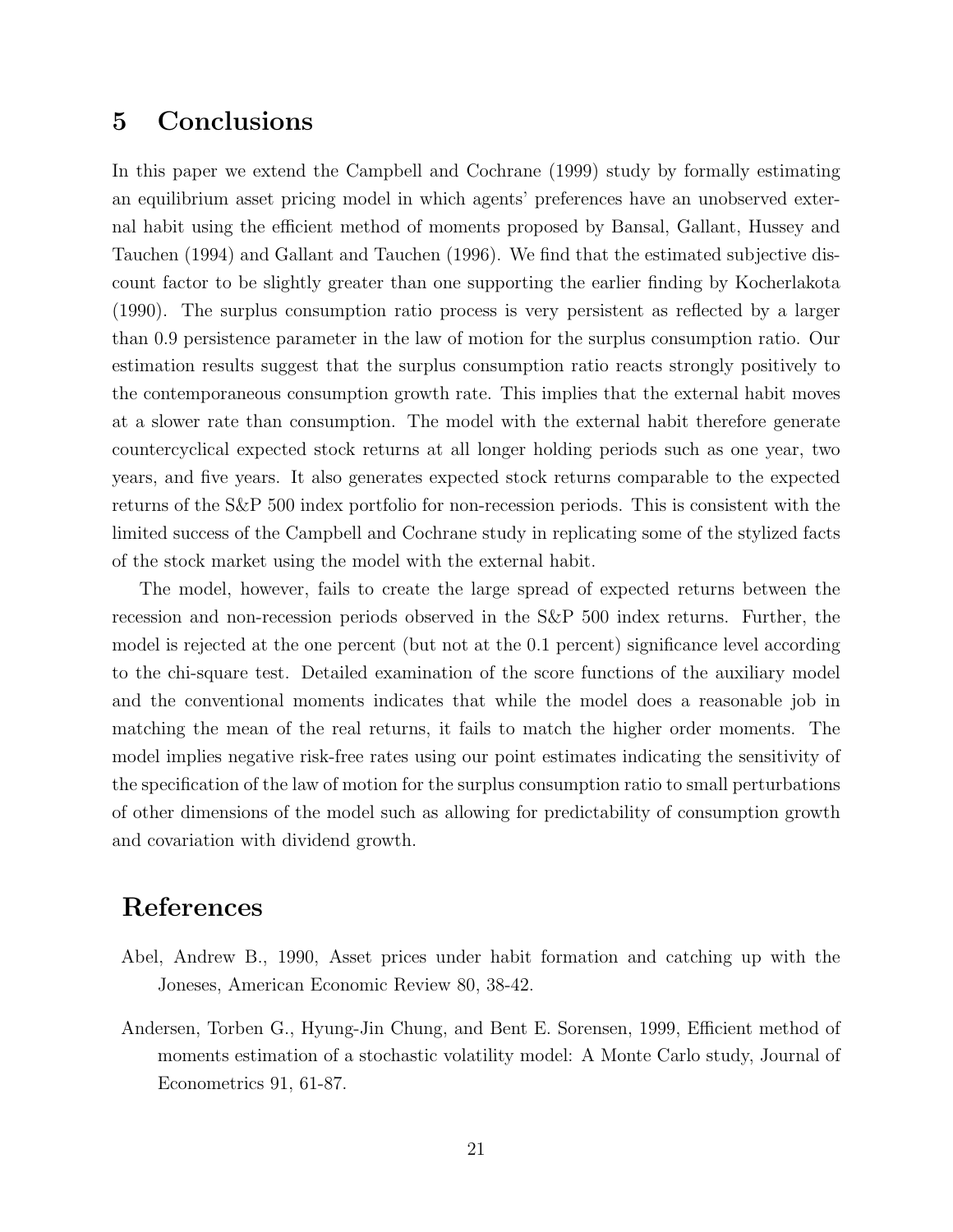- Balvers, Ronald J., Thomas F. Cosimano, and Bill McDonald, 1990, Predicting stock returns in an efficient market, Journal of Finance 45, 1109-1128.
- Bansal, Ravi, A. Ronald Gallant, Robert Hussey, and George Tauchen, 1993, Computational aspects of nonparametric simulation estimation, in David A. Belsley (ed.) Computational Techniques for Econometrics and Economic Analysis, (Boston: Kluwer Academic Publishers, 3-22).
- Bansal, Ravi, A. Ronald Gallant, Robert Hussey, and George Tauchen, 1994, Nonparametric estimation of structural models for high-frequency currency market data, Journal of Econometrics 66, 251-287.
- Bekaert, Geert and Robert J. Hodrick, 1992, Characterizing predictable components in excess returns on equity and foreign exchange markets, Journal of Finance 47, 467- 509.
- Black, Fischer, 1990, Mean reversion and consumption smoothing, Review of Financial Studies 3, 107-114.
- Breen, William, Lawrence R. Glosten, and Ravi Jagannathan, 1989, Economic significance of predictable variations in stock index returns, Journal of Finance 44, 1177-1189.
- Campbell, John Y., 1987, Stock returns and the term structure, Journal of Financial Economics 18, 373-399.
- Campbell, John Y. and John H. Cochrane, 1999, By force of habit: A consumption-based explanation of aggregate stock market behavior, Journal of Political Economy 107, 205-251.
- Cochrane, John H., 1991, Production-based asset pricing and the link between stock returns and economic fluctuations, Journal of Finance 46, 209-238.
- Den Haan, Wouter J. and Albert Marcet, 1990, Solving the stochastic growth model by parameterizing expectations, Journal of Business and Economic Statistics 8, 31-34.
- Eichenbaum, Martin and Lars Peter Hansen, 1990, Estimating models with intertemporal substitution using aggregate time series data, Journal of Business and Economic Statistics 8, 53-69.
- Fama, Eugene F., 1990, Stock returns, expected returns, and real activity, Journal of Finance 45, 1089-1109.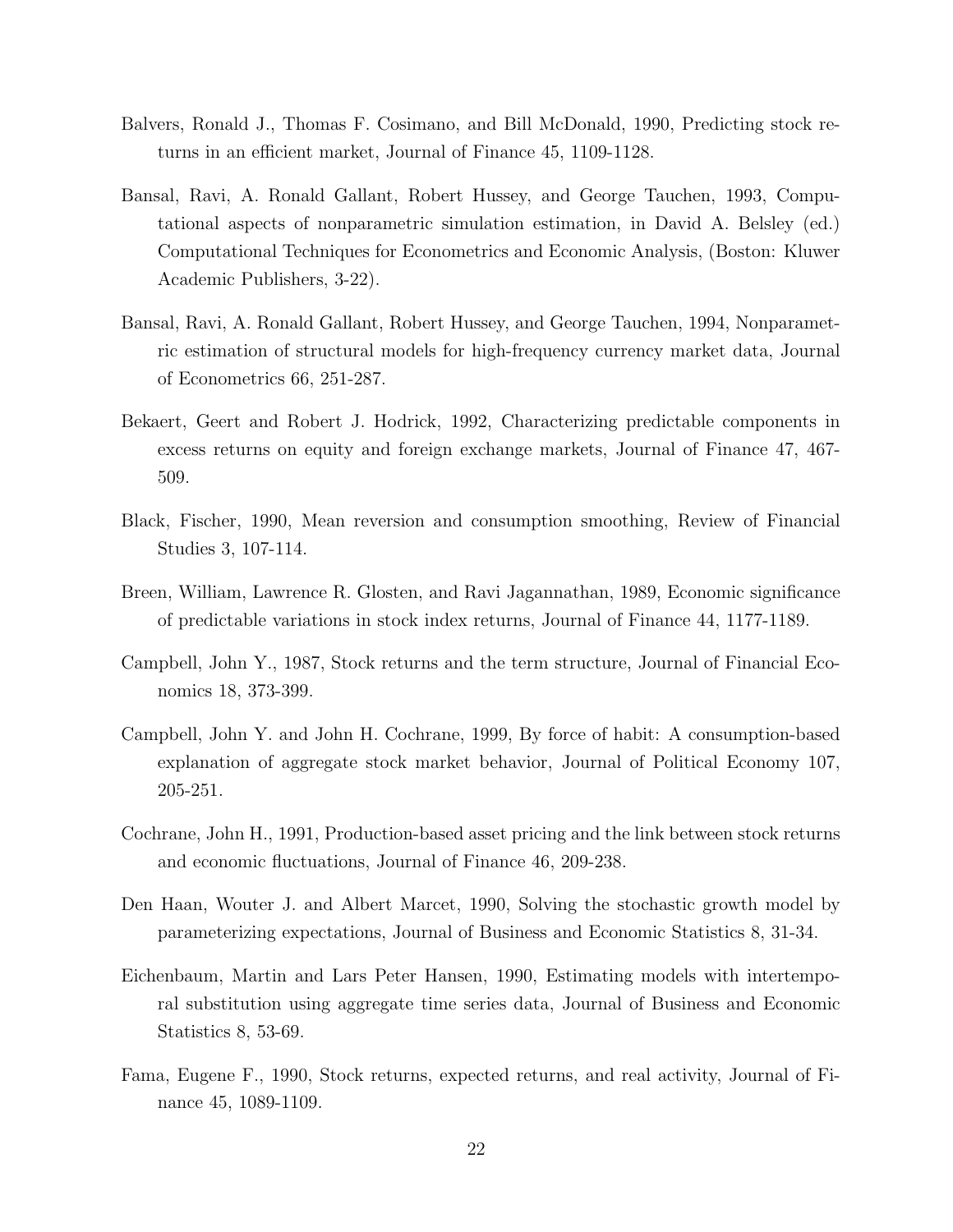- Fama, Eugene F. and Kenneth R. French, 1989, Business conditions and expected stock returns, Journal of Financial Economics 25, 23-49.
- Fenton, Victor M. and A. Ronald Gallant, 1996, Qualitative and asymmetric performance of SNP density estimators, Journal of Econometrics 74, 77-118.
- Ferson, Wayne E. and George M. Constantinides, 1991, Habit persistence and durability in aggregate consumption, Journal of Financial Economics 29, 199-240.
- Ferson, Wayne E. and Campbell R. Harvey, 1993, The risk and predictability of international equity returns, Review of Financial Studies 6, 527-566.
- French, Kenneth R., G. William Schwert, and Robert F. Stambaugh, 1987, Expected stock returns and volatility, Journal of Financial Economics 19, 3-30.
- Gallant, A. Ronald and Douglas W. Nychka, 1987, Semiparametric maximum likelihood estimation, Econometrica 55, 363-390.
- Gallant, A. Ronald and George Tauchen, 1989, Seminonparametric estimation of conditionally constrained heterogeneous processes: Asset pricing applications, Econometrica 57, 1091-1120.
- Gallant, A. Ronald and George Tauchen, 1996, Which moments to match? Econometric Theory, 12, 657-681.
- Glosten, Lawrence R., Ravi Jagannathan, and David E. Runkle, 1993, On the relation between the expected value and the volatility of the nominal excess returns on stocks, Journal of Finance 48, 1779-1802.
- Gourieroux, C., A. Monfort, E. Renault, 1993, Indirect Inference, Journal of Applied Econometrics 8, 85-118.
- Hansen, Lars Peter and Kennethe J. Singleton, 1982, Generalized instrumental variable estimation of nonlinear rational expectations models, Econometrica 50, 1029-1054.
- Hansen, Lars Peter and Kenneth J. Singleton, 1983, Stochastic consumption, risk aversion, and the temporal behavior of asset returns, Journal of Political Economy 91, 249-265.
- Harrison, Paul and Harold H. Zhang, 1999, An investigation of the risk and return relation at long horizons, Review of Economics and Statistics 81, 399-408.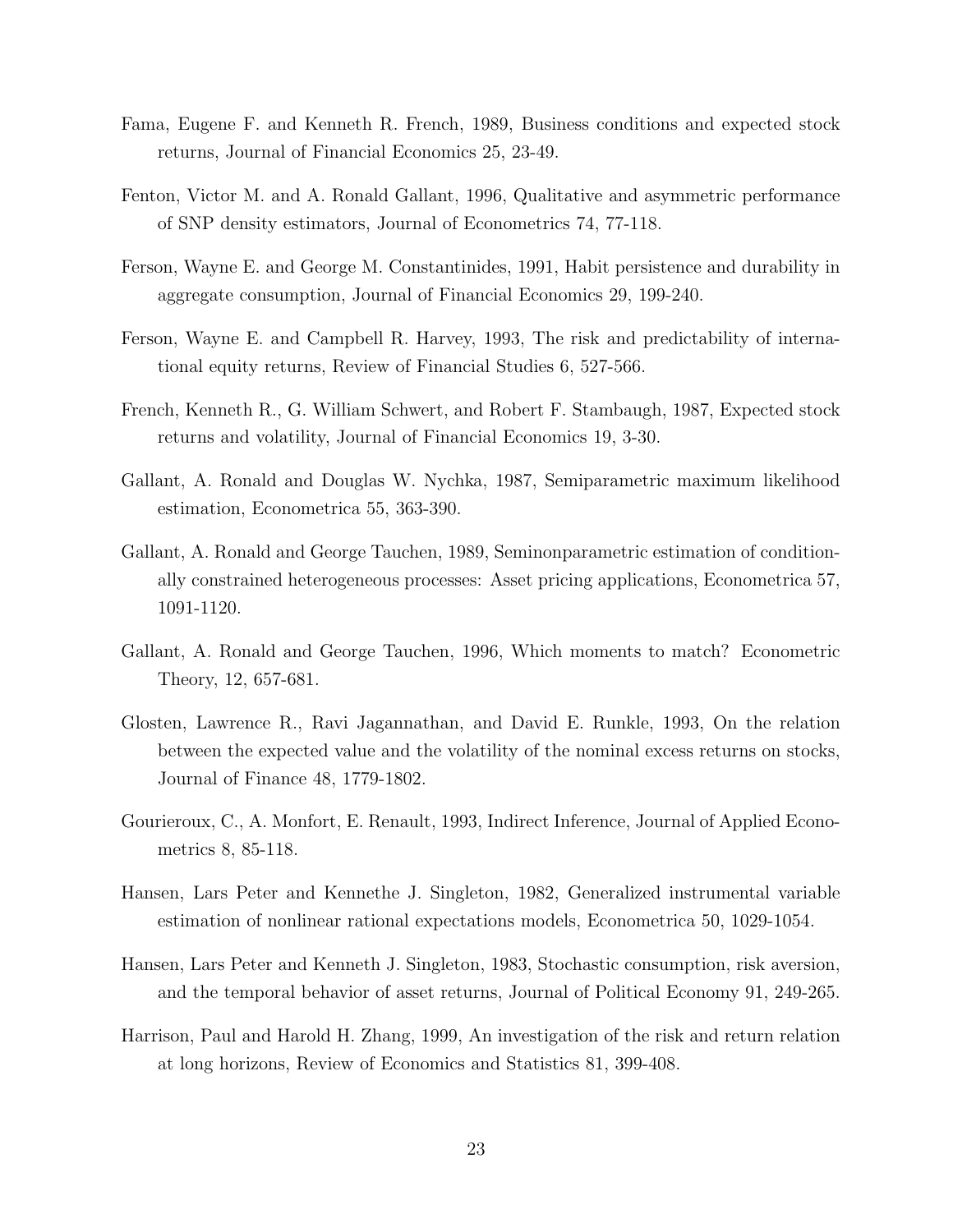- Kandel, Shmuel and Robert F. Stambaugh, 1990, Expectations and volatility of consumption and asset returns, Review of Financial Studies 3, 207-232.
- Kocherlakota, Narayana R., 1990, On the 'Discount' Factor in Growth Economies, Journal of Monetary Economics 25, 43-47.
- Liu, Ming and Harold H. Zhang, 1996, Specification tests in the efficient method of moments framework with application to the stochastic volatility models, Working Paper #1996- E34, Carnegie Mellon University.
- Ljungqvist, Lars and Harald Uhlig, 1999, On Consumption Bunching under Campbell-Cochrane Habit Formation, Working Paper No. 337, Stockholm School of Economics.
- Ljungqvist, Lars and Harald Uhlig, 2000, Tax Policy and Aggregate Demand Management under Catching Up with the Joneses, American Economic Review 90, 356-366.
- Marron, J. S. and M. P. Wand, 1992, Exact mean integrated squared error, Annals of Statistics 20, 712-736.
- Nelson, Daniel B. (1991), 'Conditional heteroskedasticity in asset returns: A new approach', Econometrica, 59, 347-370.
- Newey, Whitney K. and Kenneth D. West, 1987, A simple positive semi-definite heteroskedasticity and autocorrelation consistent covariance matrix, Econometrica 55, 703-708.
- Pesaran, M. Hashem and Allan Timmermann, 1995, Predictability of stock returns: robustness and economic significance, Journal of Finance 50, 1201-1228.
- Portnoy, Stephen, 1985, Asymptotic Behavior of M Estimators of p Regression Parameters when  $p^2/n$  is Large; II. Normal Approximation, Annals of Statistics 13, 1403-1417.
- Rouwenhorst, K. Geert, 1995, Asset pricing implications of equilibrium business cycle models, in Thomas F. Cooley (ed.) Frontiers of Business Cycle Research. Princeton: Princeton University Press.
- Smith, A.A., Jr., 1993, Estimating Nonlinear Time Series Models Using Simulated Vector Autoregressions, Journal of Applied Econometrics 8, 63-84.
- Zhang, Harold H., 1997, Endogenous short sale constraint, stock prices and output cycles, Macroeconomic Dynamics 1, 228-254.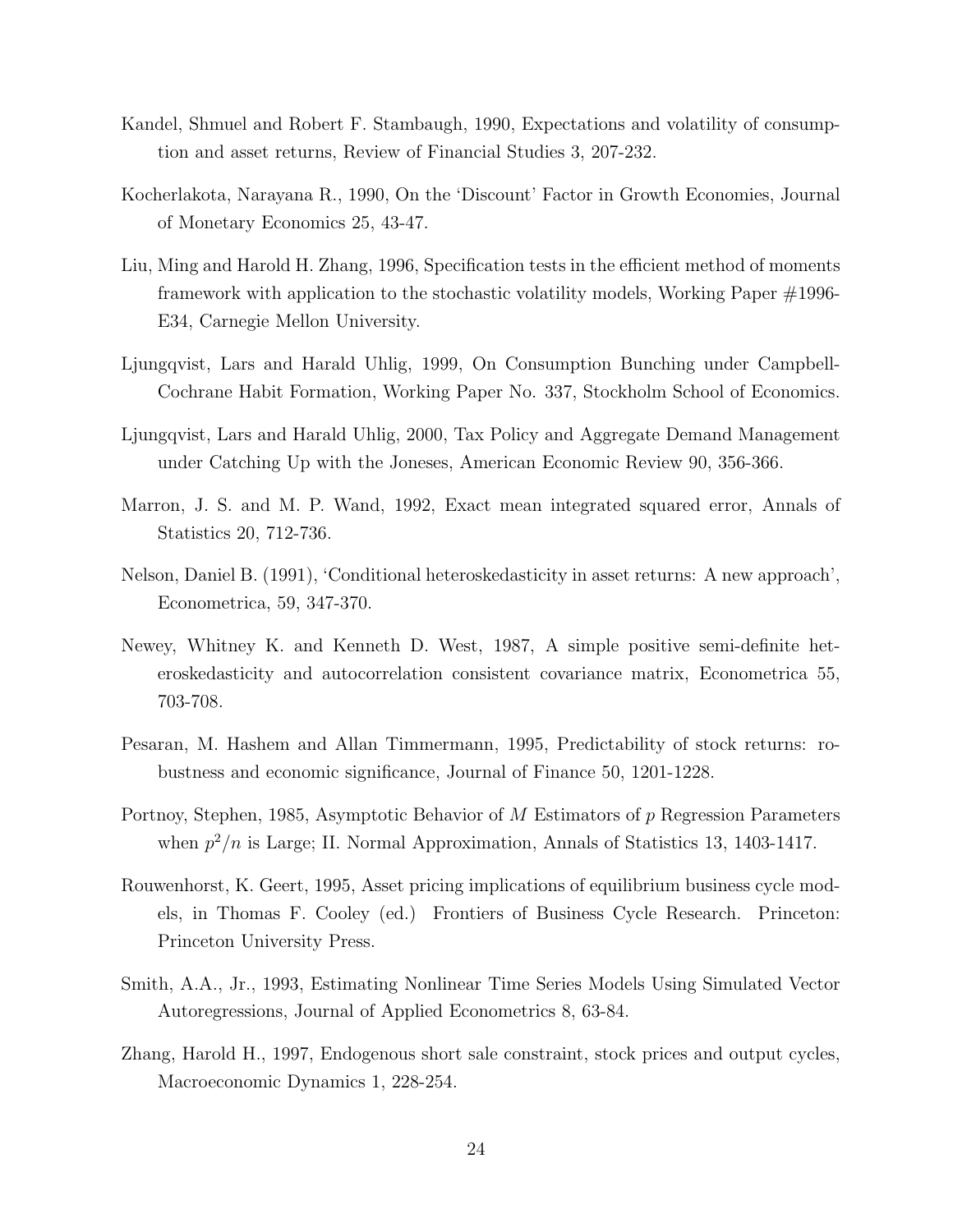|       | Variable   Const.   Std. Errors | <b>Slopes</b> | Std. Errors | Var.-covar. Matrix                                                           |  |
|-------|---------------------------------|---------------|-------------|------------------------------------------------------------------------------|--|
| .0032 | 4.827e-4                        |               |             | $.1720$ $.0267$   $.0709$ $.0128$   $2.849e-5$ $.2.141e-5$                   |  |
| .0023 | 2.249e-3                        |               |             | $\mid .5942 \quad .0558 \mid .4046 \quad .0728 \mid .2141e-4 \quad .9264e-3$ |  |

Table 1: Table 1. Vector Autoregression Coefficients for Exogenous Processes.  $\Delta c$  denotes the per capita consumption growth rate of nondurables and services and  $\Delta d$  represents the per capita dividend growth rate. The bivariate VAR is estimated using quarterly data from 1947:Q2 to 1995:Q3 taken from the CITIBASE dataset.

| Model      | $p_{\theta}$ | $s_n$  | Schwarz | $H-Q$  | Akaike |
|------------|--------------|--------|---------|--------|--------|
| SNP(10100) | 3            | 1.4143 | 1.4550  | 1.4399 | 1.4297 |
| SNP(11100) | 4            | 1.3985 | 1.4528  | 1.4328 | 1.4191 |
| SNP(12100) | 5            | 1.3979 | 1.4658  | 1.4407 | 1.4237 |
| SNP(11120) | 6            | 1.3675 | 1.4489  | 1.4189 | 1.3984 |
| SNP(11140) | 8            | 1.3531 | 1.4617  | 1.4217 | 1.3944 |
| SNP(11121) | 9            | 1.3507 | 1.4729  | 1.4277 | 1.3971 |
| SNP(11141) | 13           | 1.3130 | 1.4895  | 1.4244 | 1.3800 |
| SNP(20100) | 4            | 1.4109 | 1.4652  | 1.4452 | 1.4315 |

Table 2: Table 2. SNP Estimation of the Density Function. The ex post real returns of the S&P 500 index portfolio is constructed using quarterly nominal returns of the S&P 500 index portfolio and inflation. The data spans the period from 1947:Q2 to 1995:Q3. The return series is taken from the CRSP tape and the inflation series is from the CITIBASE.  $p_{\theta}$  is the number of parameters in the SNP model.  $s_n$  is the objective value. Schwarz, H-Q, and Akaike are the Schwarz, Hannan and Quinn, and Akaike model selection criterion, respectively.

|                           |        | Parameter Estimate Std. Error | $t$ ratio                                |
|---------------------------|--------|-------------------------------|------------------------------------------|
|                           | 1.0071 | 0.0040                        | 253.14                                   |
| $\gamma$                  | 6.2740 | 0.1400                        | 44.809                                   |
| Ø                         | 0.9119 | 0.0015                        | 597.66                                   |
| $\tilde{s}_n(\hat{\rho})$ |        |                               | $\chi^2(10) = 25.585$ $p-value = 0.0043$ |

Table 3: Table 3. EMM Estimates of Structural Parameters. The selected auxiliary model is SNP(11141).  $\beta$  is the discount factor.  $\gamma$  is the curvature parameter.  $\psi$  is the persistence parameter.  $\tilde{s}_n(\hat{\rho})$  is the normalized objective value evaluated at the estimated structural parameter values.  $p - value$  is the probability for the hypothesis test that the economic model is correctly specified under the null.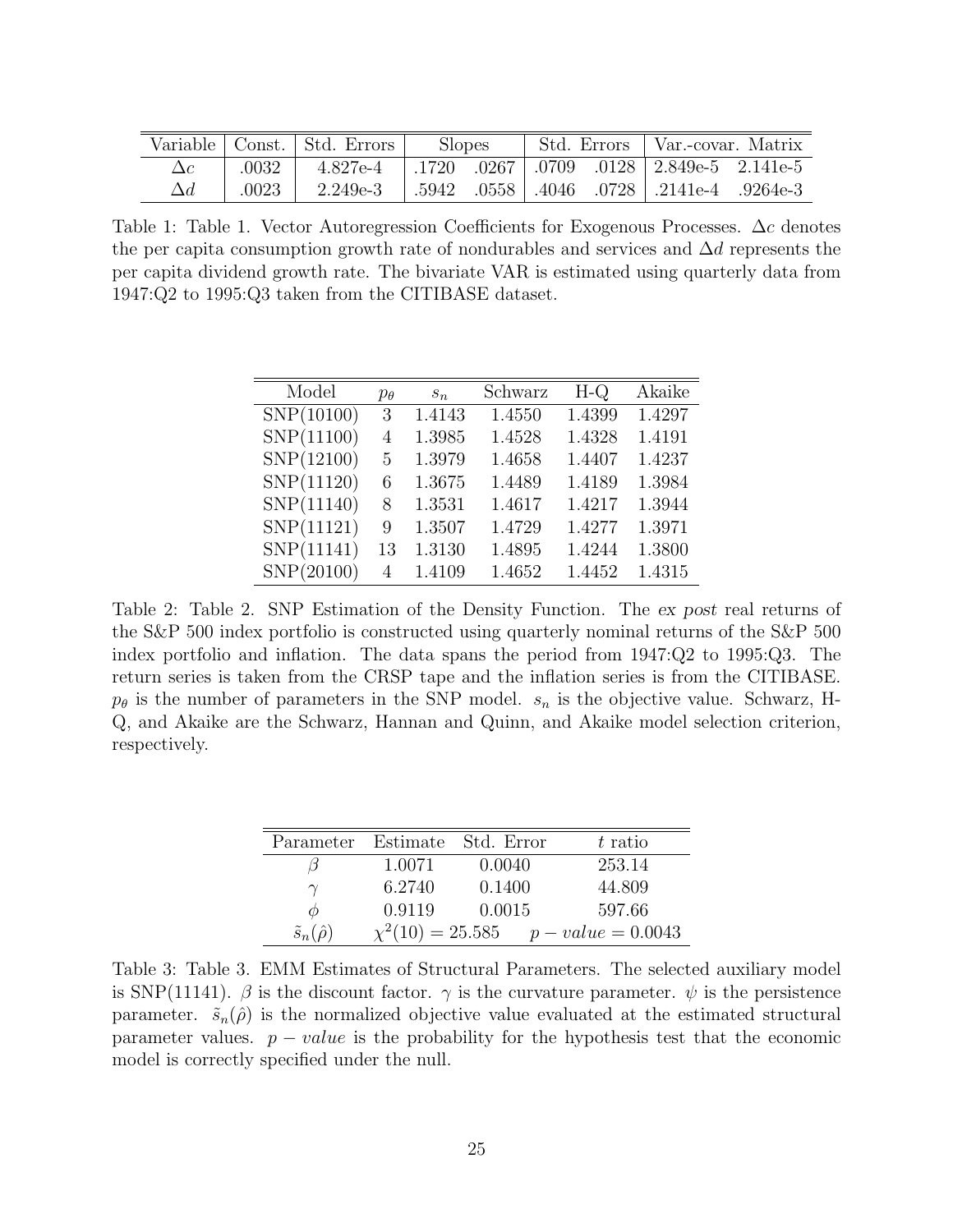|                                 | Score     | Adj. Std. Err. | t ratio  |
|---------------------------------|-----------|----------------|----------|
| Mean Function<br>b <sub>0</sub> | 0.4384    | 1.0042         | 0.437    |
| $b_1$                           | 1.3141    | 1.0855         | 1.211    |
| Variance Function<br>$r_0$      | $-3.4395$ | 1.1113         | $-3.095$ |
| $r_1$                           | $-2.4692$ | 1.1352         | $-2.175$ |
| Hermite Polynomial $a(1)$       | $-0.3127$ | 0.5546         | $-0.564$ |
| a(2)                            | 3.6624    | 1.6867         | 2.171    |
| a(3)                            | $-2.1406$ | 1.5683         | $-1.365$ |
| a(4)                            | 10.883    | 2.6153         | 4.161    |
| a(5)                            | $-3.2638$ | 2.2656         | $-1.441$ |
| a(6)                            | 12.813    | 6.7345         | 1.903    |
| a(7)                            | $-1.5308$ | 7.1918         | $-0.213$ |
| a(8)                            | 57.563    | 15.703         | 3.666    |
| a(9)                            | $-10.669$ | 16.732         | $-0.638$ |

Table 4: Table 4. t Tests on Various Scores. The selected auxiliary model is SNP(11141). The scores are evaluated using simulated returns when the structural parameters are set at the

|  | estimated values. |  |  |
|--|-------------------|--|--|
|--|-------------------|--|--|

| Moment          |           | Real Returns Simulated Returns |
|-----------------|-----------|--------------------------------|
| Mean            | 0.0216    | 0.0182                         |
| Std. Err.       | 0.0768    | 0.0461                         |
| <b>Skewness</b> | $-0.6450$ | 0.2837                         |
| Kurtosis        | 4.4236    | 3.2869                         |

Table 5: Table 5. Summary Statistics of Stock Returns: A Comparison. The real returns are quarterly ex post real returns of the S&P 500 index portfolio from 1947:Q2 to 1995:Q3. The simulated returns are obtained by setting the structural parameters at the estimated values. The summary statistics of simulated returns are based on 30,000 realizations.

| Parameter                 |                      | Estimate Std. Error | $t$ ratio          |
|---------------------------|----------------------|---------------------|--------------------|
|                           | 1.0136               | 0.0054              | 186.15             |
|                           | 8.7309               | 0.5341              | 16.346             |
| ⋒                         | 0.9294               | 0.0926              | 10.035             |
| $\tilde{s}_n(\hat{\rho})$ | $\chi^2(6) = 18.015$ |                     | $p-value = 0.0062$ |

Table 6: Table 6. EMM Estimates of Structural Parameters. The selected auxiliary model is SNP(11121).  $\beta$  is the discount factor.  $\gamma$  is the curvature parameter.  $\psi$  is the persistence parameter.  $\tilde{s}_n(\hat{\rho})$  is the normalized objective value evaluated at the estimated structural parameter values.  $p-value$  is the probability for the hypothesis test that the economic model is correctly specified under the null.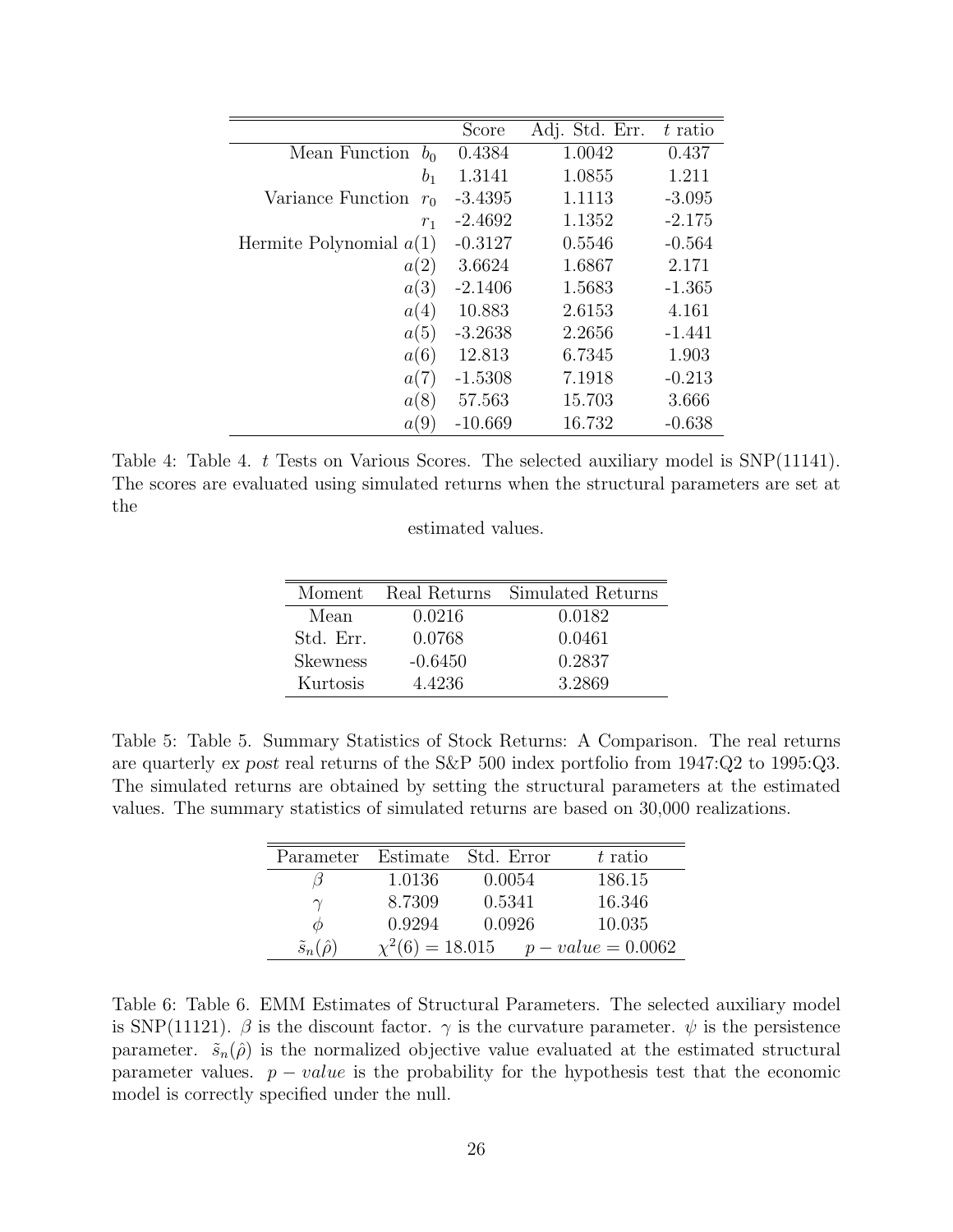| Variable         | Quarterly | Annual    | Two Years | Five Years |
|------------------|-----------|-----------|-----------|------------|
| Constant         | $-.0828$  | $-.2947$  | $-.4466$  | $-1.3538$  |
|                  | (.0267)   | (.0860)   | (.1373)   | (.2237)    |
| $\,dy$           | 14.885    | 53.230    | 101.616   | 269.383    |
|                  | (5.505)   | (21.393)  | (33.415)  | (45.430)   |
| ep               | $-3.7041$ | $-10.596$ | $-20.338$ | $-46.077$  |
|                  | (2.127)   | (7.679)   | (11.906)  | (22.957)   |
| $\,dp$           | .0084     | $-.0027$  | $-.0445$  | $-.0375$   |
|                  | (.0159)   | (.0368)   | (.0430)   | (.1253)    |
| tp               | .0099     | .0308     | .0244     | .0365      |
|                  | (.0042)   | (.01445)  | (.0235)   | (.0436)    |
| $\overline{R}^2$ | .0830     | .2493     | .3414     | .6843      |

Table 7: Table 7. Regression of Real S&P Returns on Dividend Yield (dy), Earning Price Ratio  $(ep)$ , Default Premium  $(dp)$ , and Term Premium  $(tp)$ . The data set is quarterly from 1947:Q1 to 1993:Q4. The default premium is measured by the difference between the average yield of Baa and Aaa corporate bonds, and the term premium is measured by the difference between the average yield of Aaa corporate bonds and three month treasury bills. The real returns are created by adjusting the nominal S&P 500 value weighted returns for inflation. Note: Numbers in parentheses are standard errors.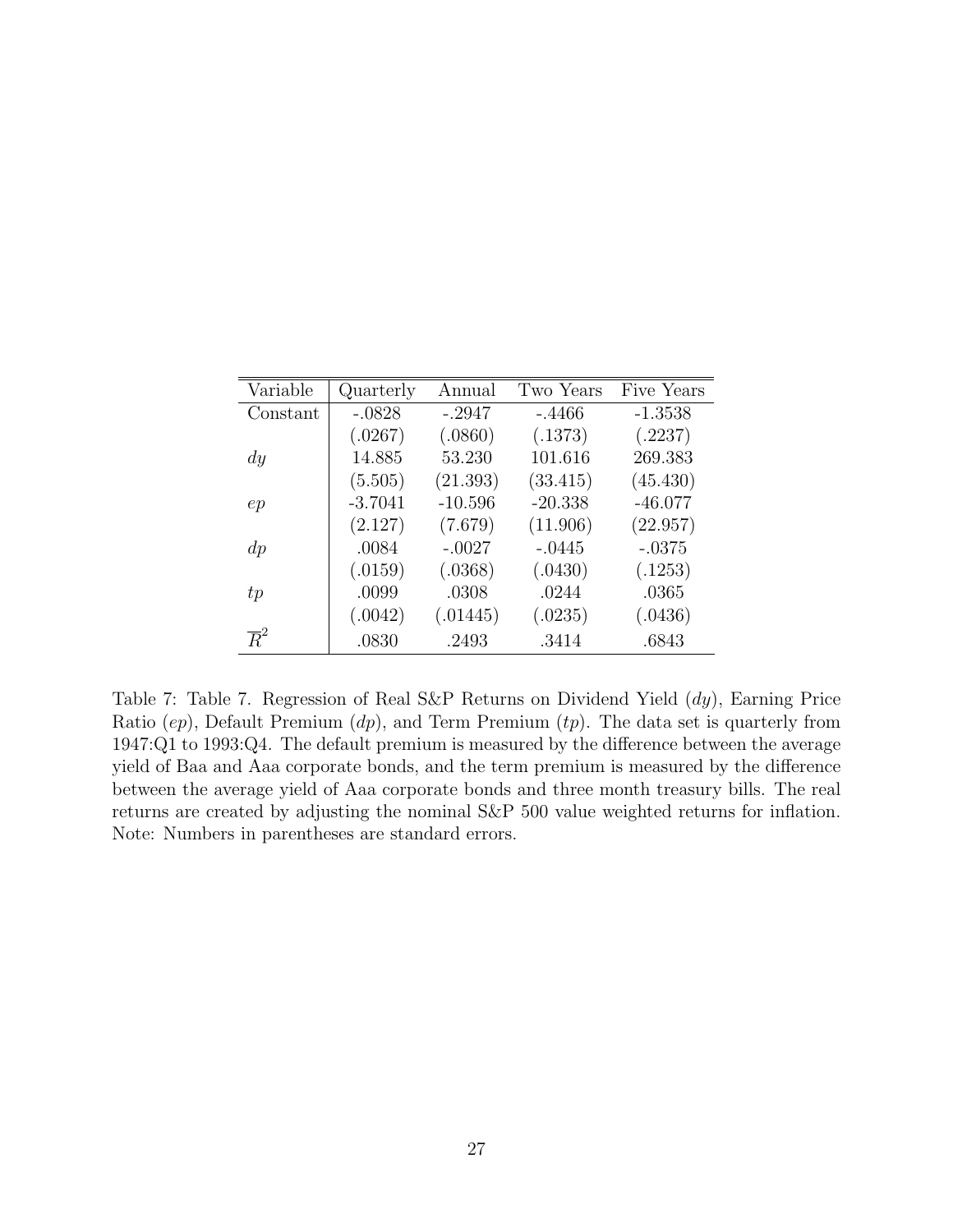|           |                | Param.    | Standard          | T for H0:   |           |  |
|-----------|----------------|-----------|-------------------|-------------|-----------|--|
| Horizon   | Variable       | Estimate  | Error             | $\beta = 0$ | Prob >  T |  |
|           |                |           |                   |             |           |  |
| Data      |                |           |                   |             |           |  |
|           |                |           |                   |             |           |  |
| Quarterly | Constant       | .0201     | .0020             | 10.220      | .0001     |  |
|           | $DB$           | .0102     | .0047             | 2.157       | .0323     |  |
| 1 Year    | Constant       | .0848     | .0070             | 12.112      | .0001     |  |
|           | $DB$           | .0435     | .0169             | 2.573       | .0109     |  |
| 2 Years   | Constant       | .1768     | .0120             | 14.699      | .0001     |  |
|           | $DB$           | .0759     | .0291             | 2.611       | .0098     |  |
| 5 Years   | Constant       | .4650     | .0344             | 13.531      | .0001     |  |
|           | $DB$           | .2761     | .0831             | 3.323       | .0011     |  |
|           |                |           |                   |             |           |  |
|           |                |           | Simulated Returns |             |           |  |
|           |                |           |                   |             |           |  |
| Quarterly | Constant       | 0.0182    | 0.0001            | 141.69      | 0.0001    |  |
|           | D1             | $-0.0070$ | 0.0004            | $-18.75$    | 0.0001    |  |
| 1 Year    | Constant       | 0.0711    | 0.0002            | 315.73      | 0.0001    |  |
|           | D1             | 0.0098    | 0.0007            | 14.88       | 0.0001    |  |
| 2 Years   | Constant       | 0.1459    | 0.0004            | 411.82      | 0.0001    |  |
|           | D1             | 0.0340    | 0.0010            | 32.75       | 0.0001    |  |
| 5 Years   | Constant       | 0.4101    | 0.0007            | 610.82      | 0.0001    |  |
|           | D1             | 0.0854    | 0.0020            | 43.45       | 0.0001    |  |
| Quarterly | Constant       | 0.0178    | 0.0001            | 144.26      | 0.0001    |  |
|           | D <sub>2</sub> | $-0.0103$ | 0.0006            | $-17.60$    | 0.0001    |  |
| $1$ Year  | Constant       | 0.0720    | 0.0002            | 330.90      | 0.0001    |  |
|           | D <sub>2</sub> | 0.0053    | 0.0010            | 5.19        | 0.0001    |  |
| 2 Years   | Constant       | 0.1485    | 0.0003            | 428.23      | 0.0001    |  |
|           | D <sub>2</sub> | 0.0300    | 0.0016            | 18.27       | 0.0001    |  |
| 5 Years   | Constant       | 0.4163    | 0.0007            | 627.14      | 0.0001    |  |
|           | D <sub>2</sub> | 0.0832    | 0.0031            | 26.51       | 0.0001    |  |

Table 8: Table 8. Regression of Expected Stock Returns on the Business Cycle Proxy. DB is the business cycle dummy variable defined based on the NBER business cycle turning point classification. It takes value 1 when the economy is between a peak and a trough and takes value 0 otherwise. D1 is the first dummy variable defined for the economic model. It takes value 1 if the consumption growth rate is negative for two consecutive quarters and takes value 0 otherwise. D2 is the second dummy variable defined for the economic model. It takes value 1 if both consumption growth rate and dividend growth rate are negative for two consecutive quarters and takes value 0 otherwise.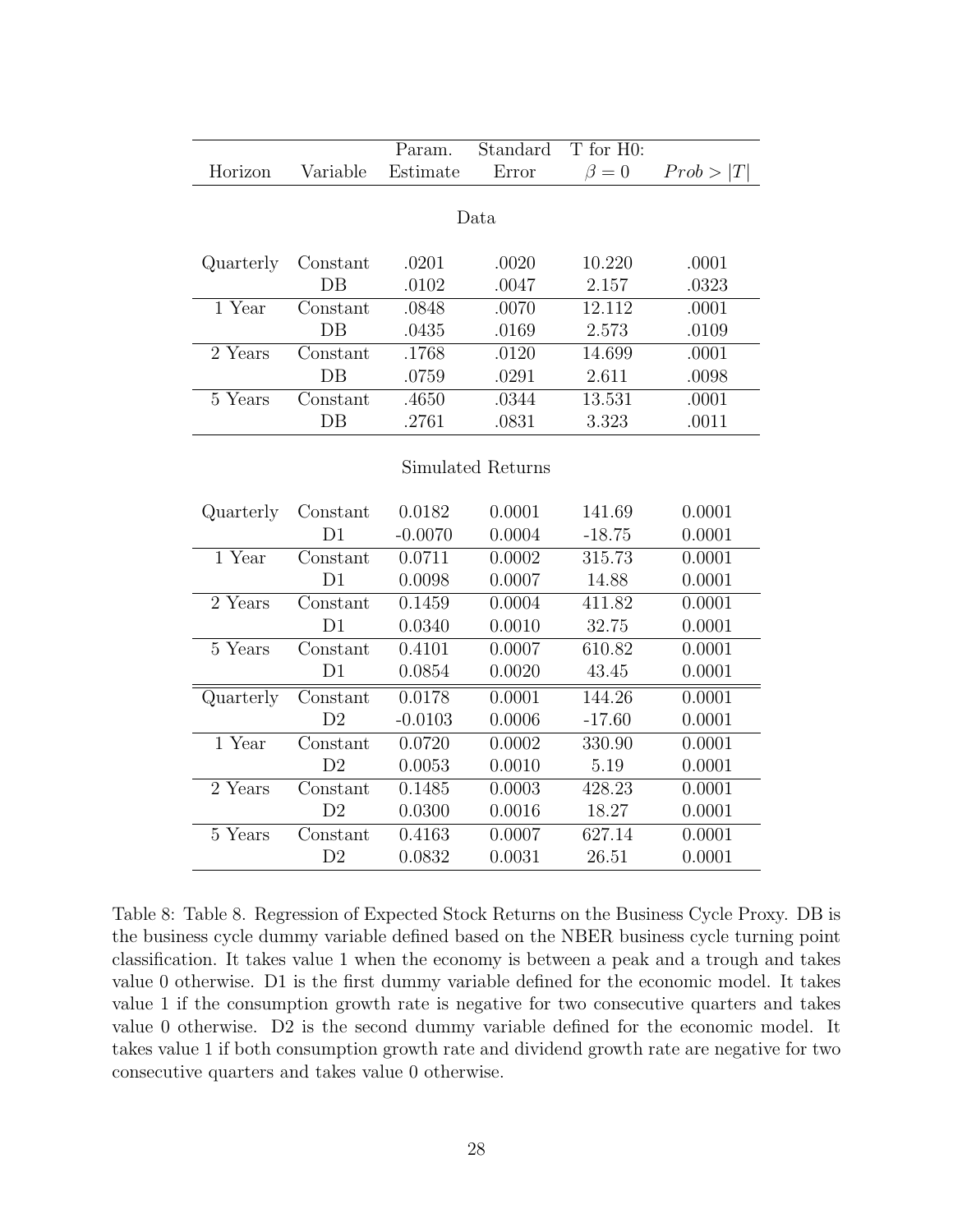

Figure 1: The sensitivity function  $(\lambda)$  versus the surplus consumption ratio. The vertical axis is  $\lambda$  and the horizontal axis is the logarithm of surplus consumption ratio,  $s_t$ . The dashed line corresponds to  $\lambda = 5.0$ .